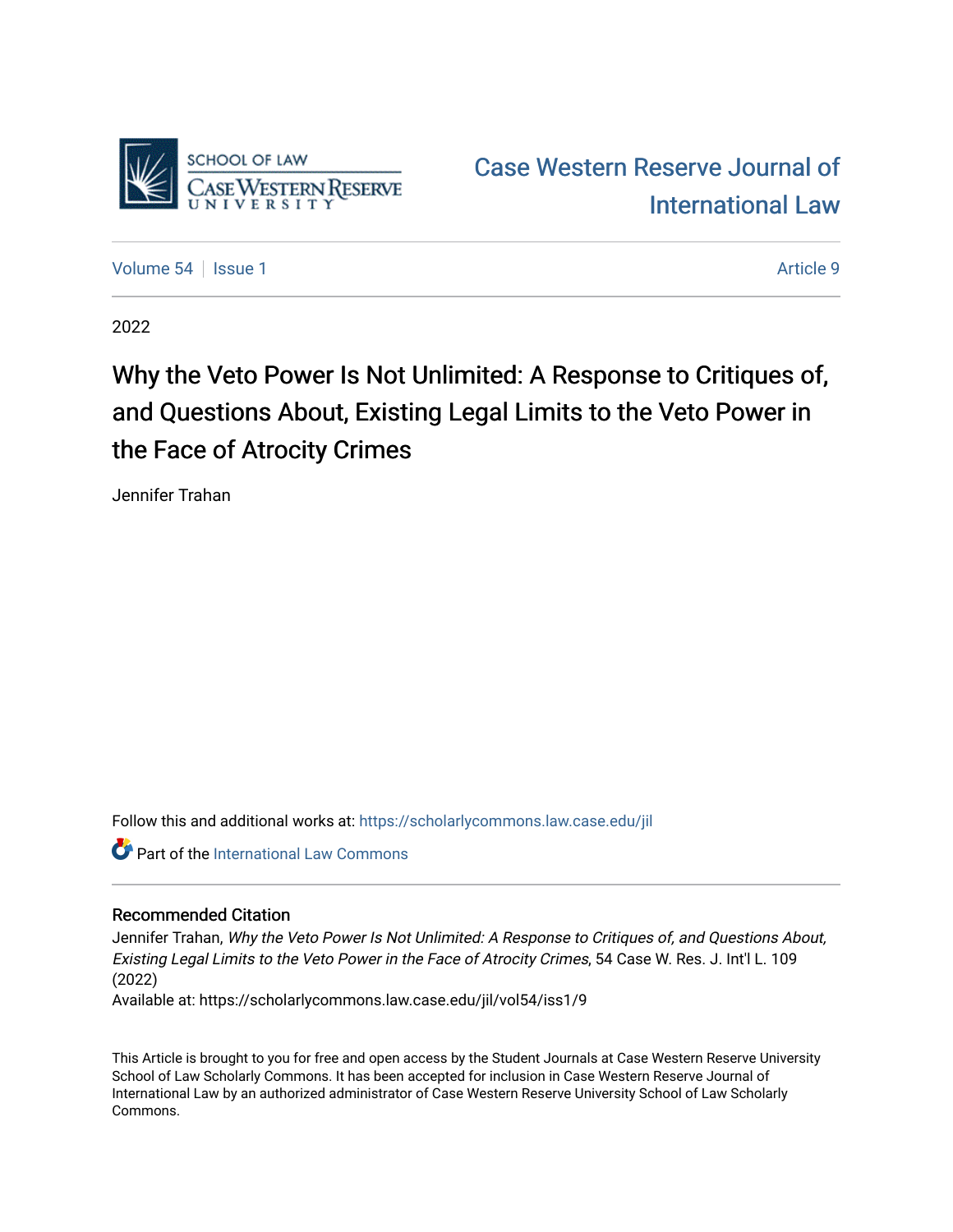# WHY THE VETO POWER IS NOT UNLIMITED: A RESPONSE TO CRITIQUES OF, AND QUESTIONS ABOUT, EXISTING LEGAL LIMITS TO THE VETO POWER IN THE FACE OF ATROCITY CRIMES

*Jennifer Trahan\**

| I.  |                                                                                                                                                                                                                                                                       |
|-----|-----------------------------------------------------------------------------------------------------------------------------------------------------------------------------------------------------------------------------------------------------------------------|
| Η.  |                                                                                                                                                                                                                                                                       |
| Ш.  |                                                                                                                                                                                                                                                                       |
| IV. |                                                                                                                                                                                                                                                                       |
|     | A. The Perspective that the Veto Is Not Legally "Abusable" or Subject<br>to Legal Constraints—that It Is Above, or Not Subject to, the Law. 119<br>1. Neither U.N. Organs, such as the Security Council, nor<br>Individual Permanent Member States, May Go Beyond the |
|     |                                                                                                                                                                                                                                                                       |
|     |                                                                                                                                                                                                                                                                       |
|     | Even if the Veto Is Considered a Precatory or Preliminary Step,<br>3.                                                                                                                                                                                                 |
|     | B. Practical Questions Whether the Author's Arguments Apply to All                                                                                                                                                                                                    |
|     | C. Concerns that Even Obtaining a Non-Binding Advisory Opinion                                                                                                                                                                                                        |
|     | D. Concerns that Some States, Including the Permanent Members,<br>Could Choose to Politicize the Pursuit of These Legal Arguments  134                                                                                                                                |
|     | The Concern over Capacity, Given There Are Already Other<br>E.                                                                                                                                                                                                        |
|     | The Question Why the Author Did Not Try to Define the "Trigger"<br>F.<br>Mechanism" to Determine when Atrocity Crimes Are Occurring 136                                                                                                                               |
|     | The Concern that One Cannot Guarantee a Useful Ruling by the<br>$G_{\rm g}$                                                                                                                                                                                           |
| V.  |                                                                                                                                                                                                                                                                       |
|     |                                                                                                                                                                                                                                                                       |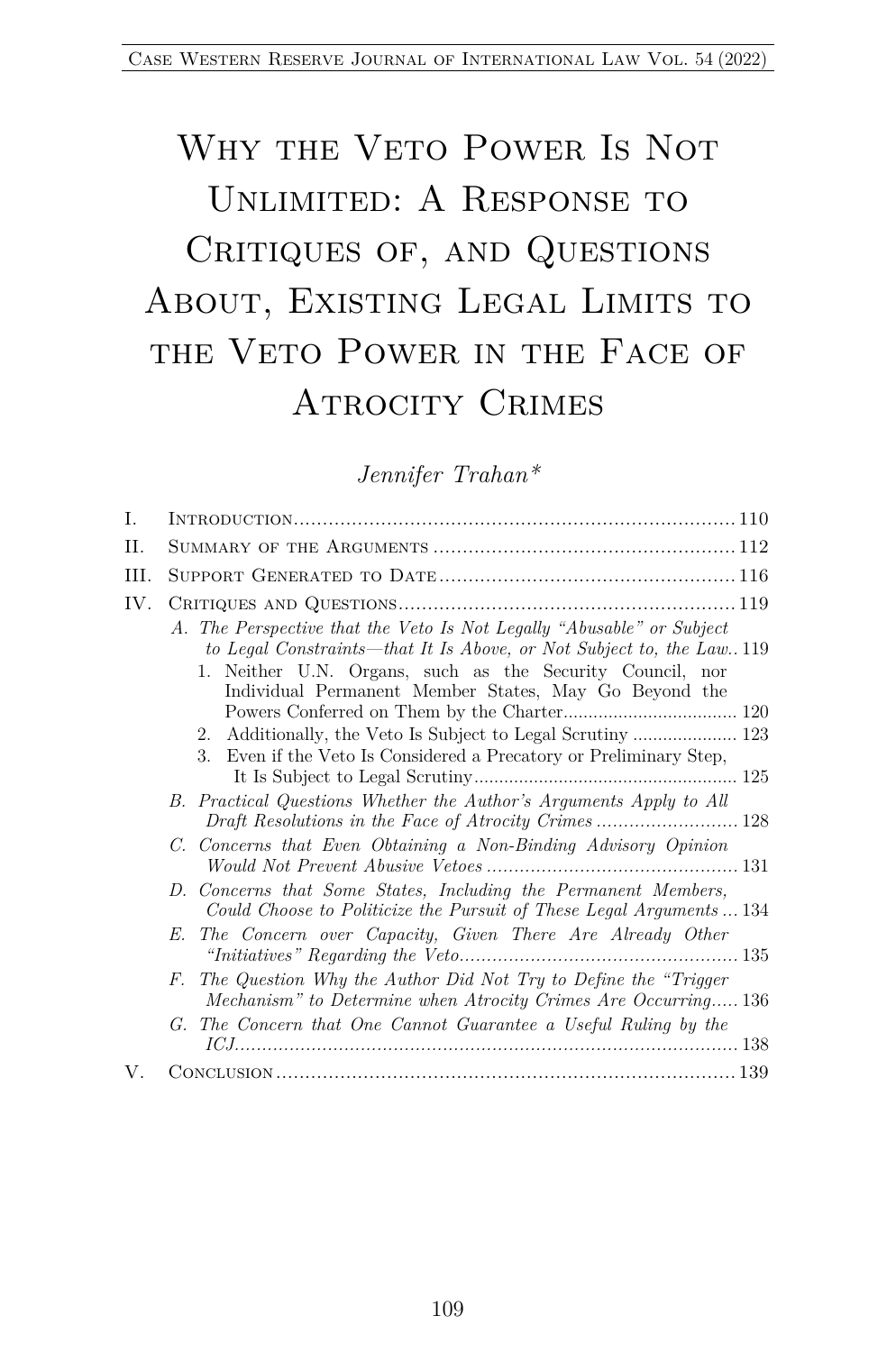#### I. INTRODUCTION

In the book, *Existing Legal Limits to the Veto Power in the Face of Atrocity Crimes*, <sup>1</sup> the author argues that, when considered within the context of some paramount and competing obligations of the international legal system, veto use by the permanent members of the U.N. Security Council—in the face of ongoing, or the serious risk of, genocide, crimes against humanity, or war crimes—is of questionable legality.2

Specifically, the book examines the veto power when considering (1) *jus cogens*, (2) obligations under the U.N. Charter, and (3) obligations under foundational treaties. Indeed, a number of States' representatives, prominent individual thought leaders, and nongovernmental organizations have supported raising these and related arguments in questioning the *legality* of such veto use. This represents a significant shift in thinking, as, to date, most States have expressed their opposition to veto use in these situations by supporting "voluntary veto restraint."3 Those initiatives ask the permanent members voluntarily to restrain their veto use—an approach that, thus far, and without further inducement, does not appear to be reining in such use.

In the course of the author's many interactions with States' representatives, reactions were mostly positive, sometimes even enthusiastic. Some interlocutors understandably expressed hesitation, as the legal perspectives on this issue have not had extensive public consideration. Predictably, there were those, especially among the permanent members that have not signed on to any of the voluntary veto restraint initiatives, who were opposed to the author's arguments.

- 2. TRAHAN, *supra* note 1, at 142–259.
- 3. *Id.* at 102–41.

<sup>\*</sup> Clinical Professor, NYU Center for Global Affairs and Director of the Concentration in International Law and Human Rights. The author is extremely appreciative of Andras Vamos-Goldman for his substantive review, Rohan Jain for his research assistance, and Erin K. Lovall for her editorial assistance.

<sup>1.</sup> JENNIFER TRAHAN, EXISTING LEGAL LIMITS TO THE VETO POWER IN THE FACE OF ATROCITY CRIMES (2020). The term "atrocity crimes" as used by the author refers to genocide, crimes against humanity, and war crimes. Elsewhere, this term sometimes includes "ethnic cleansing," although that is not a distinct crime under international criminal law. *See, e.g.*, U.N. Secretary-General, *Advancing Atrocity Prevention: Work of the Office on Genocide Prevention and the Responsibility to Protect*, n.1, U.N. Doc. A/75/863-S/2021/424 (May 3, 2021) ("Ethnic cleansing, while not established as a district crime, includes acts that may amount to . . . genocide [or] crimes against humanity.").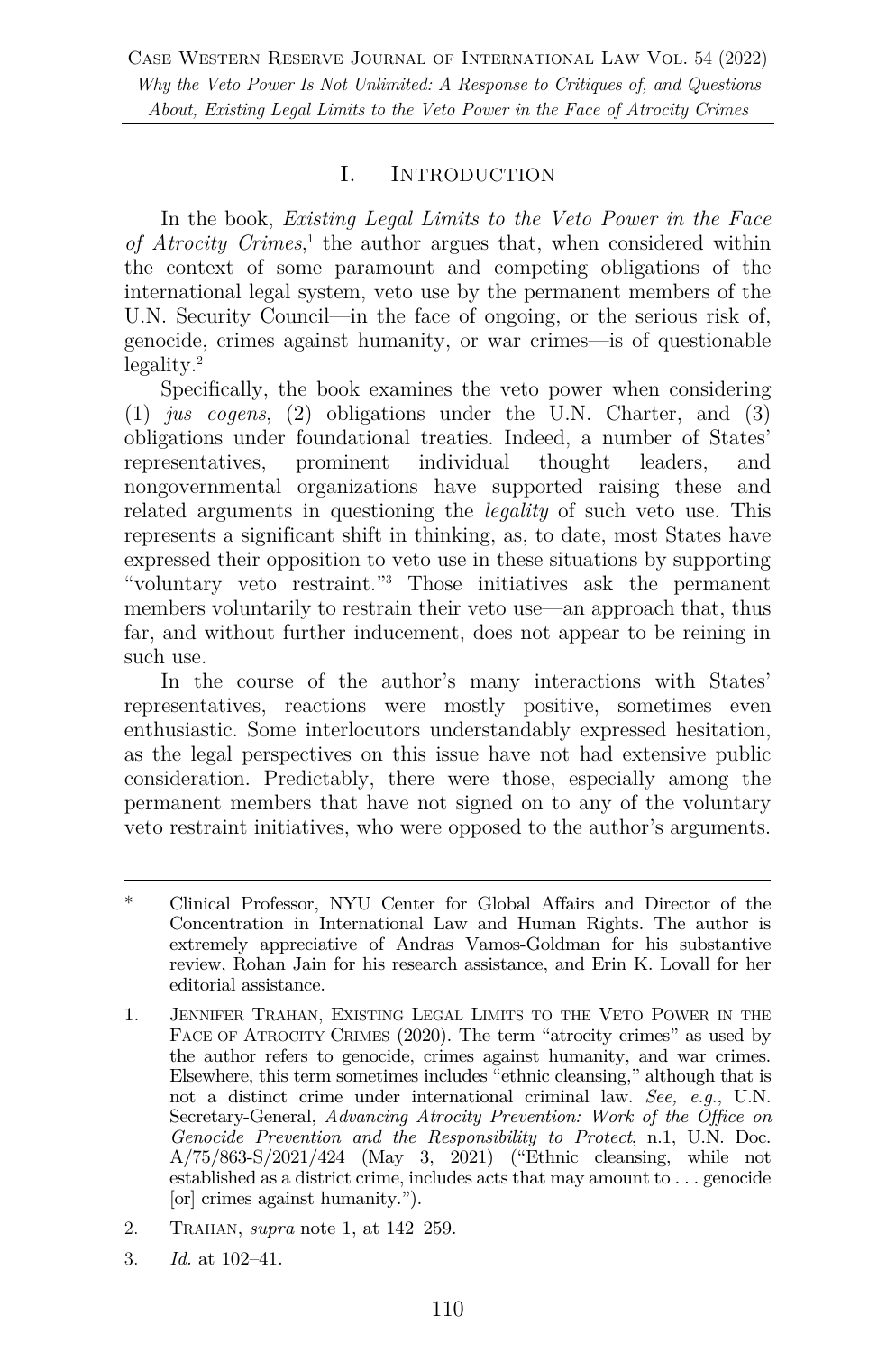This article considers some of these reactions and offers responses to them.

Comments from States came in the form of a variety of questions as well as some specific critiques. Those of a legal character, or a mixed legal and political character, will be loosely grouped into the following categories:

- (A) those advocating that the veto power is above all law—or at least when the Security Council acts under Chapter VII and therefore is not subject to any constraints;
- (B) a variety of practical questions about the possible wording of a resolution in these circumstances (for instance, whether the author's arguments apply to *all* resolutions drafted in the face of ongoing, or the serious risk of, $4$  genocide, crimes against humanity, or war crimes—or just to those that can garner the support of the minimum nine Security Council members needed for the Security Council to act);
- (C) concerns that one of the possible routes suggested by the author—a General Assembly request to the International Court of Justice ("ICJ") for an Advisory Opinion on the legality of the use of the veto in the face of genocide, crimes against humanity, or war crimes—would not actually prevent abusive vetoes because it would be non-binding;
- (D) political hesitations about supporting the public examination and consideration of the legal perspective because of how that might impact on the bilateral relations of a state with a permanent member;
- (E) concerns over capacity or "initiative fatigue"—given that there are already other "initiatives" regarding the veto;
- (F) observations that the author has not tried to define the "trigger mechanism" to determine when the crimes are occurring or are at serious risk of occurring, and thereby when legality issues arise; and
- (G) concerns that a ruling by the ICJ might not actually advance the issue.

<sup>4.</sup> The ICJ has held, at least vis-à-vis the crime of genocide, that the obligation to "prevent" genocide is triggered when "the State learns of, or should normally have learned of, the existence of a *serious risk* that genocide will be committed." Application of the Convention on the Prevention and Punishment of the Crime of Genocide (Bosn. & Herz. v. Serb. & Montenegro), Judgment, 2007 I.C.J. 43, ¶ 431 (Feb. 26) (emphasis added) [hereinafter *Bosnia v. Serbia* case].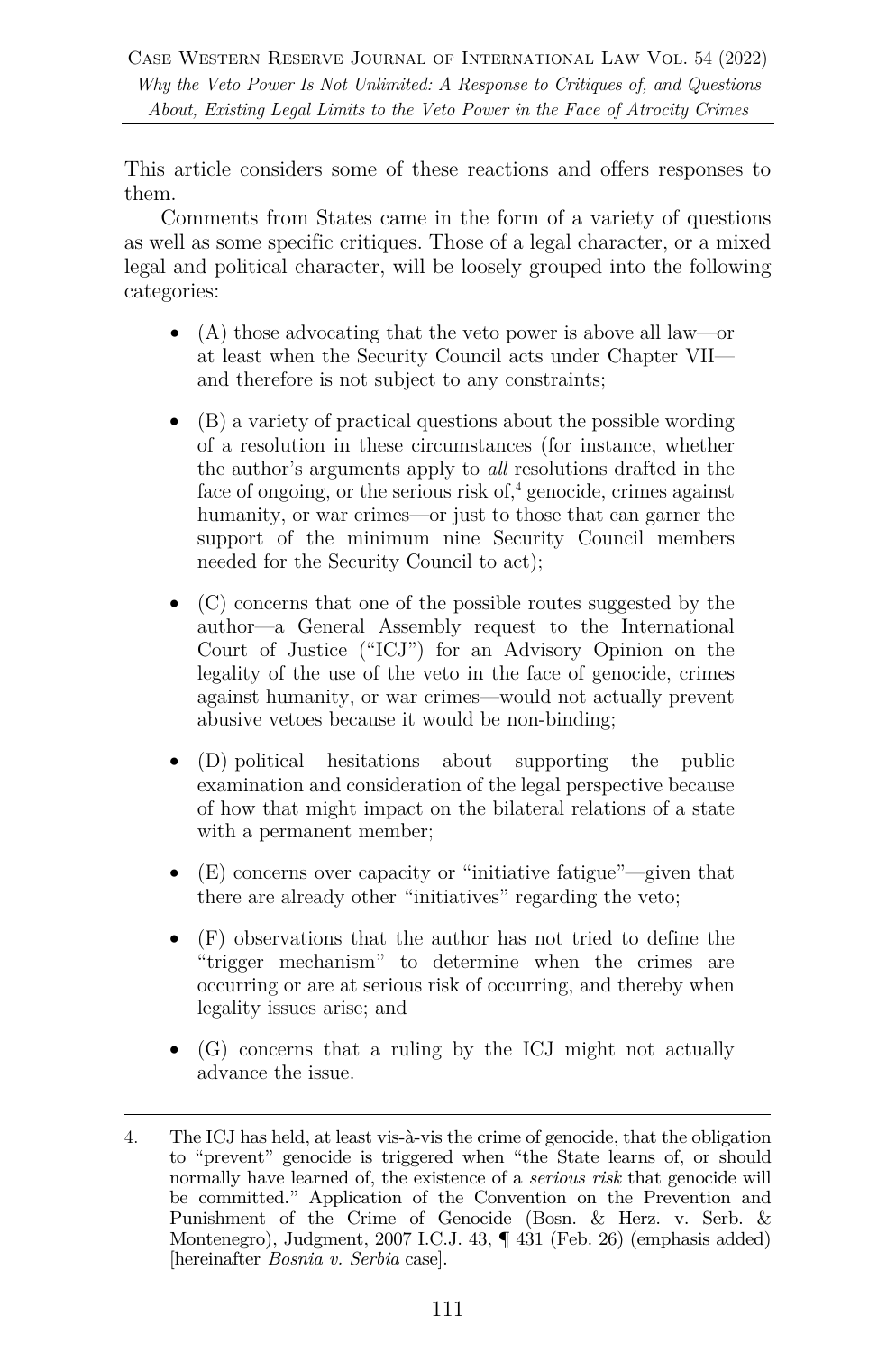Of these points, only the first is truly oppositional to the author's arguments, with the remainder more in the category of questions. Each is addressed in turn below.

### II. SUMMARY OF THE ARGUMENTS

While this article will not rearticulate the arguments presented in the author's book, it provides a brief recitation of them. Essentially, the author looks at the use of the veto power (found within Article  $27(3)$  of the U.N. Charter)<sup>5</sup> in relationship to other components of the system of international law. Specifically, the author examines the veto when considering (1) *jus cogens*, (2) obligations under the U.N. Charter, and (3) obligations under foundational treaties.<sup>6</sup> The arguments may be briefly articulated as follows.

*First*, international law can be thought of in terms of a hierarchical structure, with *jus cogens* norms positioned at the apex of the hierarchy. *Jus cogens* protections thus sit above the veto power, which is conferred by the U.N. Charter (a treaty). *Jus cogens* norms receive the highest level of protection in the international legal system in that no derogation is permitted from them *except* through the creation of a new norm having the same character.7 The prohibition of genocide, crimes against humanity, and war crimes are all recognized as peremptory norms protected at the level of *jus cogens*. <sup>8</sup> Because the U.N. is bound to respect *jus cogens*, its principal peace and security organ, the Security Council, is similarly constrained.9 All States are

- 8. Int'l L. Comm'n, Draft Articles on the Responsibility of States for Internationally Wrongful Acts, with Commentaries (adopted), Rep. on the Work of Its Fifty-Third Session, U.N. Doc. A/56/10 (2001) [hereinafter Articles on State Responsibility], art. 26 (including genocide and crimes against humanity as peremptory norms). *Id.* at Commentary to art. 40 (including basic rules of international humanitarian law as peremptory norms).
- 9. "[T]he Security Council is as much subject to [international law]  $\dots$  as any of its individual member States are, [just as] the United Nations is itself a subject of international law." Legal Consequences for States of the Continued Presence of South Africa in Namibia (South West Africa) Notwithstanding Security Council Resolution 276, Advisory Opinion, 1971 I.C.J. 16, ¶ 115 (June 21) (Fitzmaurice, J., dissenting) [hereinafter Namibia Advisory Opinion].

<sup>5.</sup> *See* U.N. Charter art. 27, ¶ 3.

<sup>6.</sup> TRAHAN, *supra* note 1, at 142–259.

<sup>7.</sup> Vienna Convention on the Law of Treaties art. 53, May 23, 1969, 1155 U.N.T.S. 331; M. Cherif Bassiouni, *International Crimes:* Jus Cogens *and*  Obligatio Erga Omnes, 59 L. & CONTEMP. PROBS. 63, 67 ("[A] *jus cogens* norm holds the highest hierarchical position among all other norms and principles [of international law].").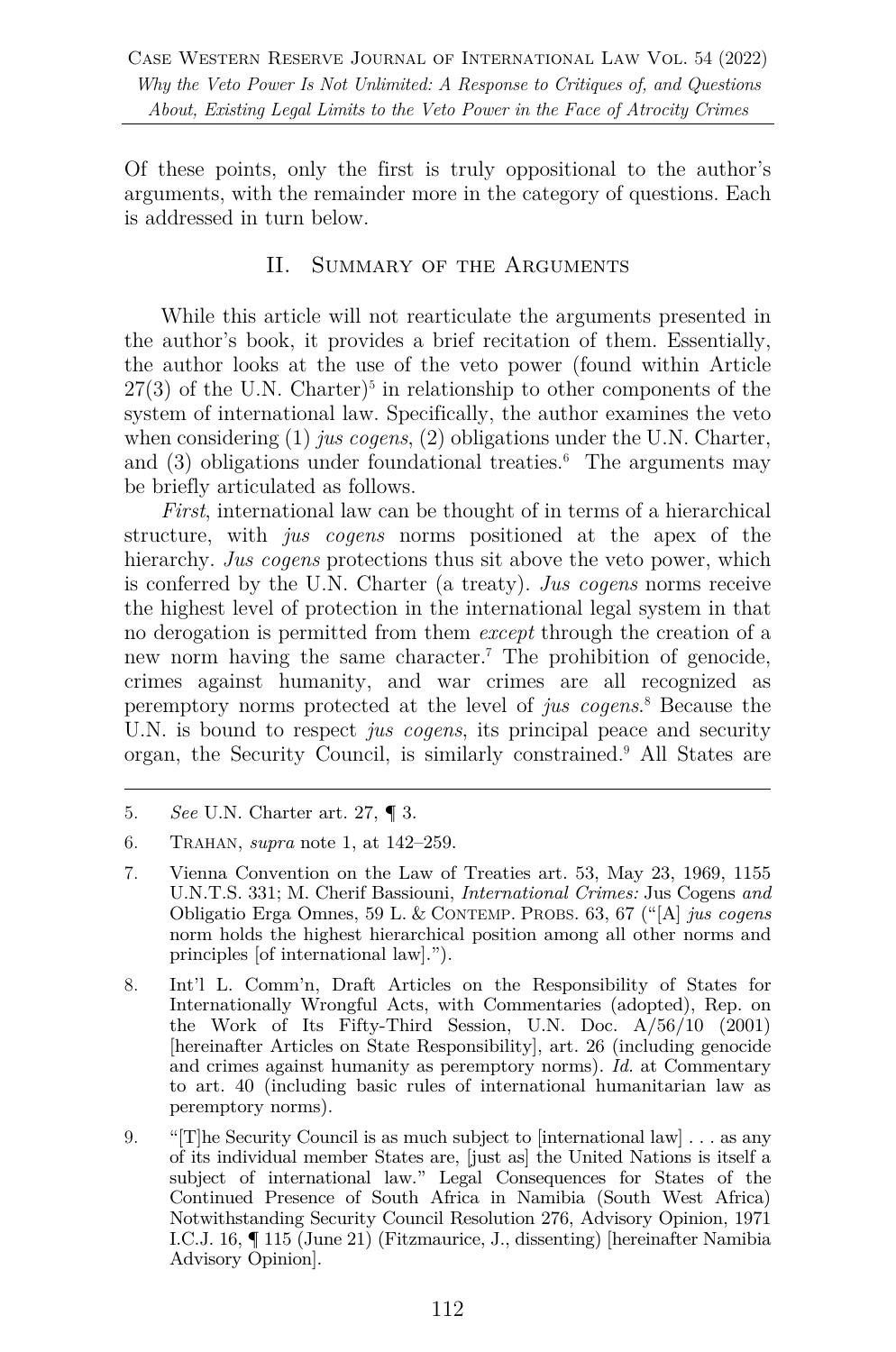additionally constrained to respect *jus cogens*. <sup>10</sup> It follows, therefore, that the permanent members are thereby also constrained, both as States and as members of the Security Council. Therefore, the actions of the permanent members (including veto use) (1) should be consistent with *jus cogens*; (2) must not facilitate violations of *jus cogens* obligations;<sup>11</sup> and  $(3)$  must respect the obligation to "cooperate to bring" to an end through lawful means any serious breach [of an obligation arising under a peremptory norm of general international law]."12

*Second*, a source of constraint on the veto power is found within the U.N. Charter itself. The Charter grants the Security Council the "primary responsibility for the maintenance of international peace and security.<sup>"13</sup> At the same time, it also places limits on the Security Council's power. Pursuant to Article 24(2), the Security Council must act "in accordance with" the "Purposes and Principles" of the U.N.14 The "Purposes and Principles" in Articles 1 and 2 of the Charter include respecting "principles of justice and international law," "promoting and encouraging respect for human rights," "co-operation in solving international problems of [a] . . . humanitarian character," and "good faith."15 If the Security Council must act according to the U.N.'s "Purposes and Principles,"16 this means that, logically, individual permanent Member States must too. Individual permanent members are also bound by the U.N.'s "Purposes and Principles" because all U.N. Member States are bound<sup>17</sup> and the permanent members are clearly U.N. Member States. Arguably, many of the vetoes being cast do not accord with the U.N.'s "Purposes and Principles,"

- 12. Articles on State Responsibility, *supra* note 8, at art. 41.1.
- 13. U.N. Charter art. 24, ¶ 1.
- 14*. Id.* at art. 24, ¶ 2.
- 15. *Id.* at art. 1, ¶¶ 1, 3, art. 2, ¶ 2.
- 16. *Id.* at art. 24, ¶ 2
- 17. *Id.* at art. 2 ("The Organization *and its Members*, in pursuing of the Purposes stated in Article 1, shall act in accordance with the following Principles.") (emphasis added).

<sup>10</sup>*. Id.*

<sup>11.</sup> *See*, *e.g.*, Rachel López, *The Duty to Refrain: A Theory of State Accomplice Lability for Grave Crimes*, 97 NEB. L. REV. 120, 125–26 (2018) ("State complicity occurs when a State facilitates another State's commission of an internationally wrongful act . . . . Under international law, States may not legitimize—by consent, acquiescence, or recognition—any act that is contrary to *jus cogens* norms. By logical extension, States should also not be permitted to aid other States in their violations of *jus cogens* norms.") (citing OPPENHEIM'S INTERNATIONAL LAW 7–8 (Robert Jennings & Arthur Watts eds., 1992)).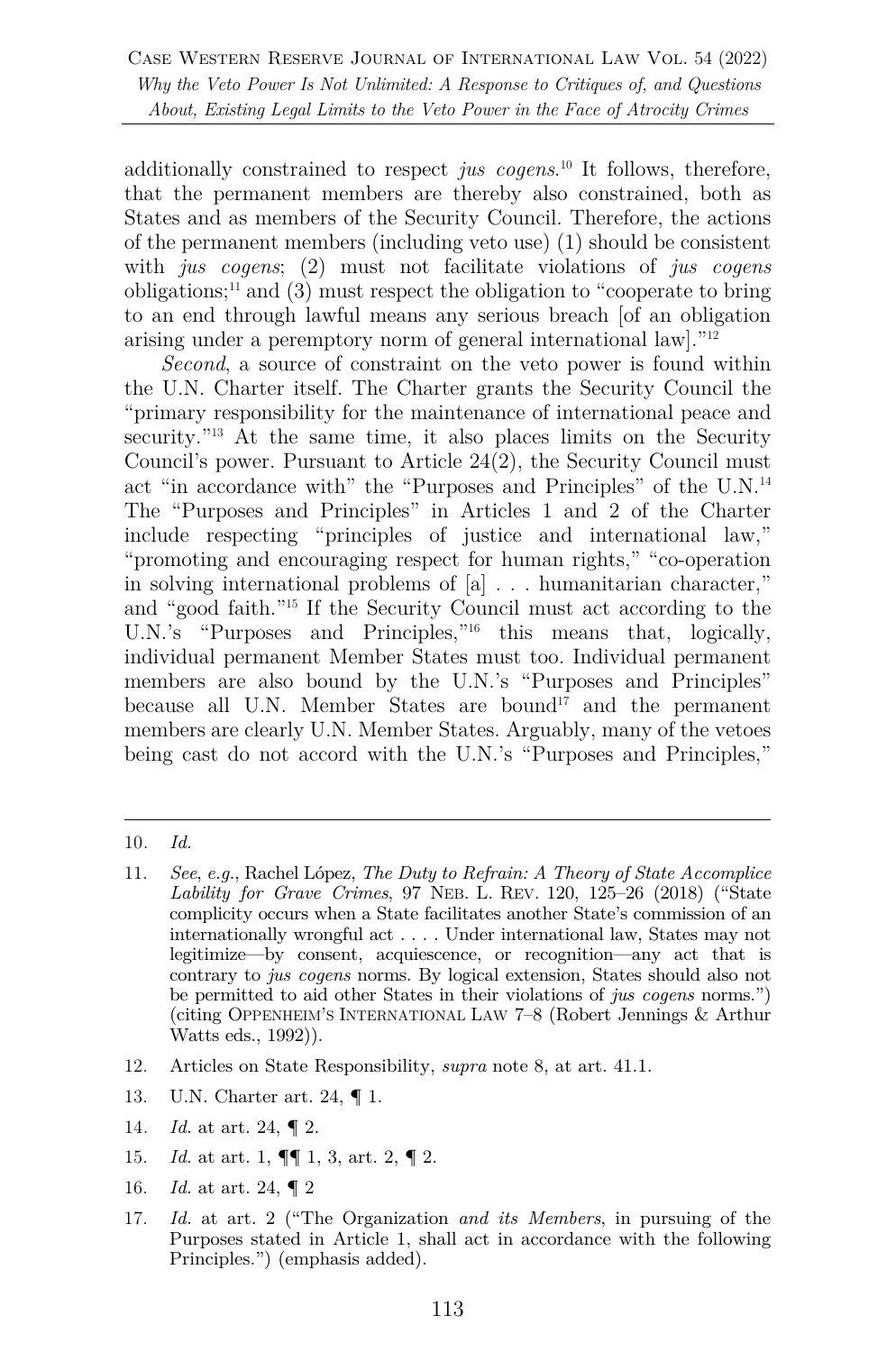and are closer to an "abuse of right" (*abus de droit*).18 A veto that does not accord with the U.N.'s "Purposes and Principles" would be *ultra vires* of the proper exercise of Security Council power.<sup>19</sup>

*Third*, the treaty obligations of the individual permanent Member States, such as those under the Genocide Convention<sup>20</sup> and 1949 Geneva Conventions,<sup>21</sup> to which all permanent members are parties,<sup>22</sup> also constrain the use of the veto in the face of atrocity crimes. The permanent members do not cease to be bound by foundational treaty obligations by virtue of sitting on the Security Council.23 These treaties

- 18. Conditions of Admission of a State to Membership in the United Nations (Article 4 of the Charter), Advisory Opinion, 1948 I.C.J. 57, 71 (May 28) (separate opinion by Alvarez, J.) [hereinafter Conditions of Admission Advisory Opinion] ("The Security Council . . . must be guided solely by considerations of justice and good faith," otherwise, there would be "an abuse of right which the Court must condemn.").
- 19. "[T]he Charter ha[s] to be considered in its entirety and if the Security Council violated its principles and purposes it would be acting ultra vires." Dapo Akande, *The International Court of Justice and the Security Council:*  Is There Room for Judicial Control of Decisions of the Political Organs of *the United Nations?*, 46 INT'L & COMPAR. L.Q. 309, 319 (1997) (quoting Doc. 555.III/1/27, 11 U.N.C.I.O. Docs. 378 (1945)).
- 20. Convention on the Prevention and Punishment of the Crime of Genocide, Dec. 9, 1948, 78 U.N.T.S. 277 [hereinafter Genocide Convention].
- 21. Geneva Convention I for the Amelioration of the Condition of the Wounded and Sick in Armed Forces in the Field, Aug. 12, 1949, 75 U.N.T.S. 31; Geneva Convention II for the Amelioration of the Condition of Wounded, Sick and Shipwrecked Members of Armed Forces at Sea, Aug. 12, 1949, 75 U.N.T.S. 85; Geneva Convention III Relative to the Treatment of Prisoners of War, Aug. 12, 1949, 75 U.N.T.S. 135; Geneva Convention IV Relative to the Protection of Civilian Persons in Time of War, Aug. 12, 1949, 75 U.N.T.S. 287 [collectively hereinafter 1949 Geneva Conventions].
- 22. *See Treaties, States Parties, and Commentaries*, INT'L COMM. OF THE RED CROSS, https://ihl-databases.icrc.org/applic/ihl/ihl.nsf/States.xsp?xp\_t reatySelected=380&xp\_viewStates=XPages\_NORMStatesParties (last visited Mar. 1, 2022) (parties to the 1949 Geneva Conventions); United Nations Treaty Collection, https://treaties.un.org/Pages/ViewDetails.as px?src=IND&mtdsg\_no=IV-1&chapter=4&clang=\_en [https://perma.c c/62M5-GWKX] (parties to the Genocide Convention).
- 23. As to how to interpret the permanent members' obligations under these treaties in light of Article 103 of the Charter, see TRAHAN, *supra* note 1, at 220–23. It is significant that these treaties are foundational treaties where the crimes protected are at the level of peremptory norms of international law. *See* Articles on State Responsibility, *supra* note 8, at art. 26. The author does not claim that *all* treaty obligations act similarly. *See, e.g.*, Questions of Interpretation and Application of the 1971 Montreal Convention Arising from the Aerial Incident at Lockerbie (Libyan Arab Jamahiriya v. U.K.), Order, Request for the Indication of Provisional Measures, 1992 I.C.J. 3, 65 (Apr. 14) [hereinafter *Lockerbie (Libya v. U.K.)* Provisional Measures];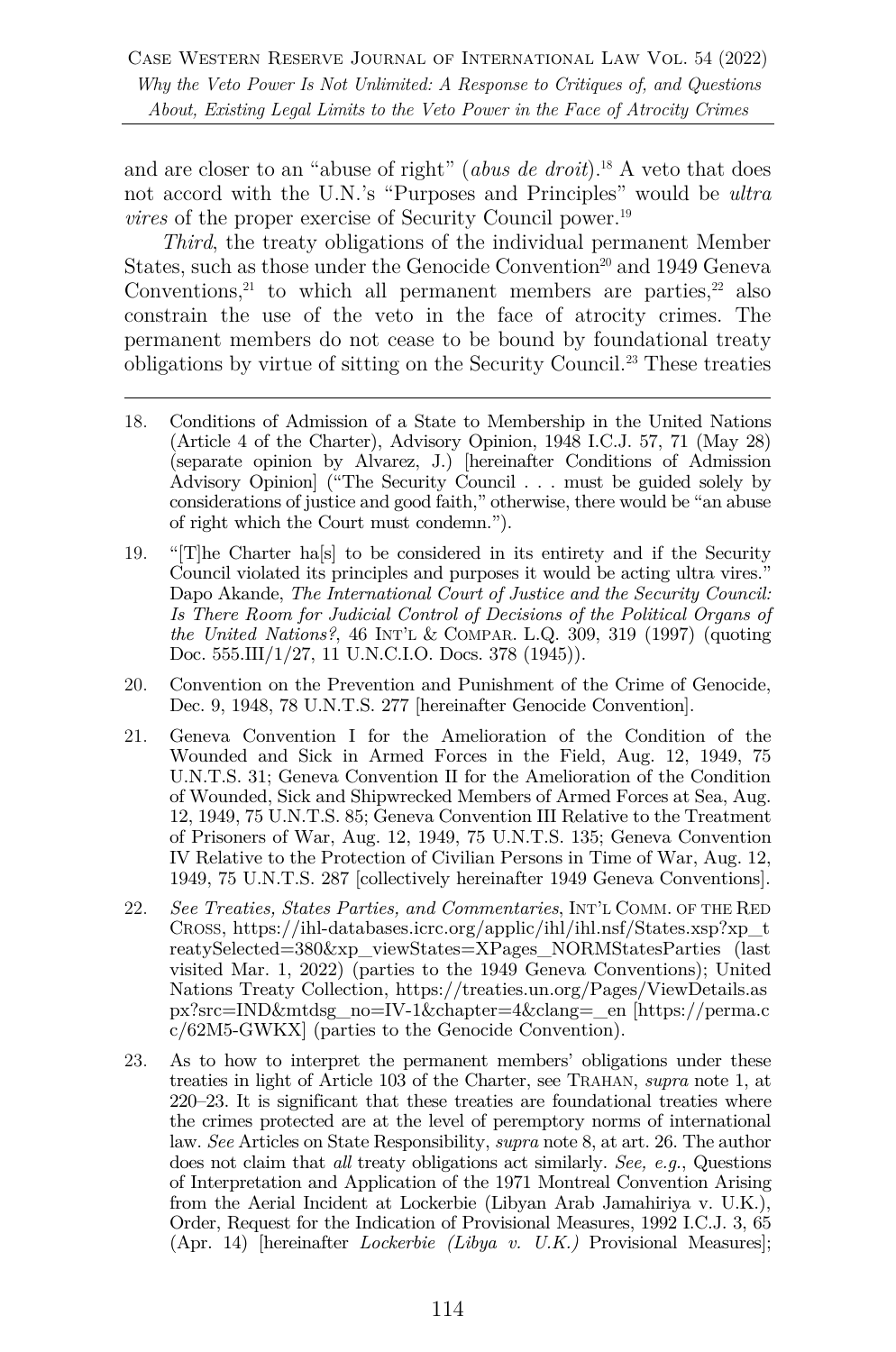impose certain legal obligations, for example, "to prevent" genocide<sup>24</sup> and to "ensure respect for" the 1949 Geneva Conventions in their Common Article 1.25 Any veto that allows the continuing perpetration, or blocks measures to prevent or alleviate the perpetration, of genocide or "grave breaches,"26 or "Common Article 3"27 war crimes, would run afoul of the obligation to "prevent" genocide, or to "ensure respect for" the 1949 Geneva Conventions. The same arguments would apply to the war crimes enumerated in the Additional Protocols to the Geneva Conventions, to the extent they contain Common Article 1 and to the extent that permanent members are parties to them.<sup>28</sup> It is possible to make similar arguments with respect to crimes against humanity, although they would rest on general obligations of international law, as there is not yet a finalized treaty on crimes against humanity.29

Note that, while the first two arguments consider situations of the permanent members acting beyond their powers (*ultra vires*), the third argument is different in that it considers when there would be abrogations of treaty obligations and thus international law.30 A full

- 24. Genocide Convention, *supra* note 20, at art. 1.
- 25. 1949 Geneva Conventions, *supra* note 21, at Common art. 1.
- 26. *Grave Breaches Specified in the 1949 Geneva Conventions and in Additional Protocol I of 1977*, INT'L COMM. OF THE RED CROSS (Jan. 31, 1998), https://www.icrc.org/eng/resources/documents/misc/57jp2a.htm [https://perma.cc/C8XF-C3WQ].
- 27. 1949 Geneva Conventions, *supra* note 21, at Common art. 3.
- 28. Not all of the Additional Protocols contain Common Article 1, and not all permanent members are parties to all of the Additional Protocols.
- 29. *See* Int'l L. Comm'n, Crimes Against Humanity, Texts and Titles of the Draft Preamble, the Draft Articles and the Draft Annex Provisionally Adopted by the Drafting Committee on Second Reading Prevention and Punishment of Crimes Against Humanity, U.N. Doc. A/CN.4/L.935 (May 15, 2019) (draft crimes against humanity treaty).
- 30. Because the Charter requires the Security Council to act in accordance with the U.N.'s "Purposes and Principles," a violation of international law, could also go to whether the Security Council acted within its power under the Charter. *See infra* notes 78–79 (indicating that at least fundamental requirements of international law are binding on the Security Council even when acting under Chapter VII).

Questions of Interpretation and Application of the 1971 Montreal Convention Arising from the Aerial Incident at Lockerbie (Libyan Arab Jamahiriya v. U.S.), Order, Request for the Indication of Provisional Measures, 1992 I.C.J. 114 (Apr. 14) [hereinafter *Lockerbie (Libya v. U.S.)* Provisional Measures] (ruling that obligations under the Montreal Convention on airline safety were outweighed by obligations created under a Security Council resolution).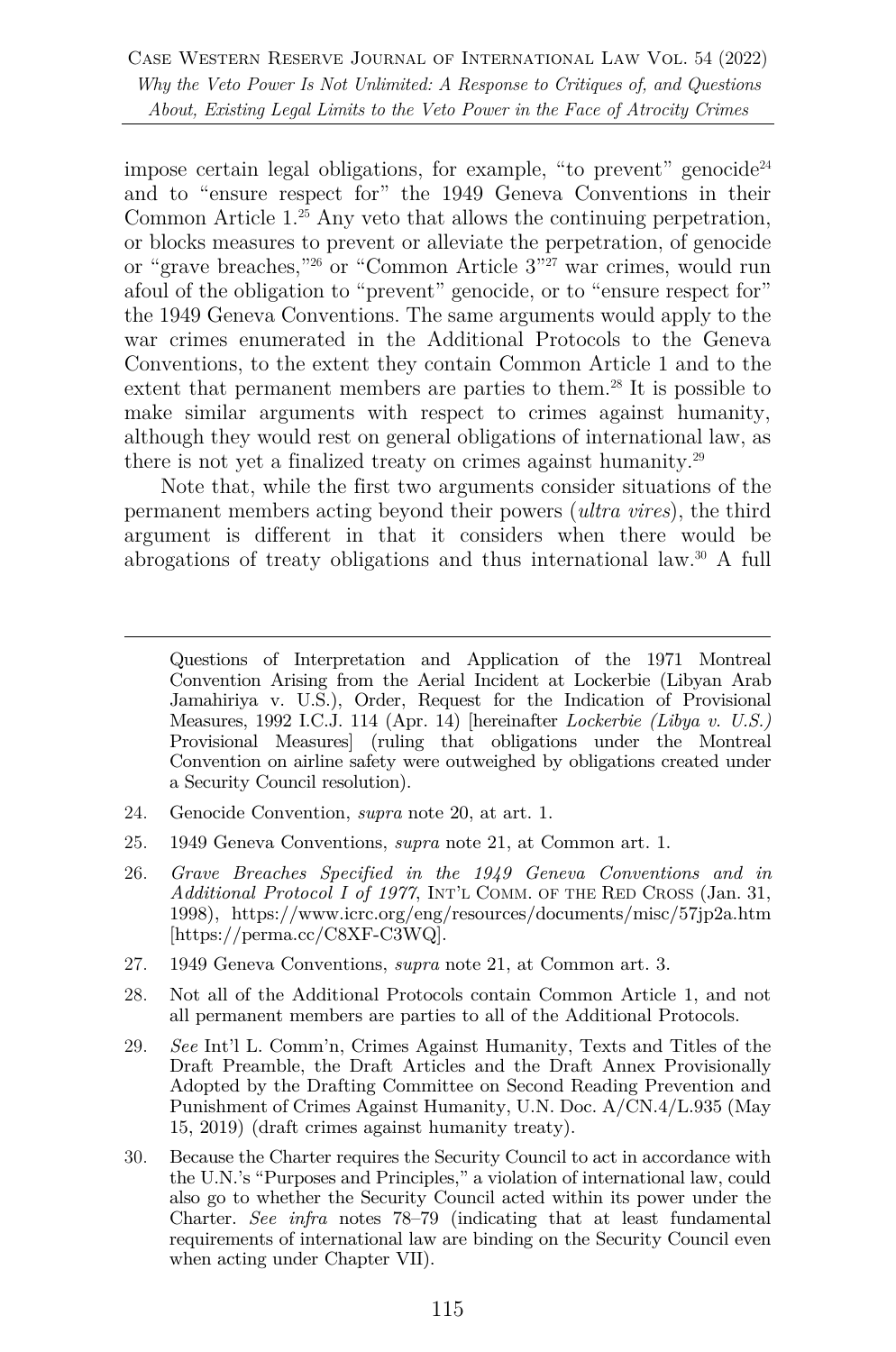version of the legal arguments and the extensive authority supporting them may be found in the author's book.<sup>31</sup>

#### III. Support Generated to Date

There has traditionally been strong opposition to indiscriminate veto use. This has intensified in recent years with the work of the "S5" group of states,32 the "French-Mexican Initiative,"33 and the "ACT Code of Conduct"34—all of which call for veto restraint in the face of atrocity crimes.35 There is now also a proposal of Liechtenstein for adoption of a General Assembly resolution requiring mandatory discussion before the General Assembly of any veto that is cast.<sup>36</sup> Yet, with only two permanent members endorsing the voluntary veto restraint approach (the U.K. and France), $37$  it has not resulted in veto

- 33. 103 Member States and 2 U.N. Observers are signatories to the "French/Mexican" initiative. *See Political Declaration on Suspension of Veto Powers in Cases of Mass Atrocities*, GLOB. CTR. FOR RESP. TO PROTECT (Aug. 1, 2015), https://www.globalr2p.org/resources/politicaldeclaration-on-suspension-of-veto-powers-in-cases-of-mass-atrocities/ [https: //perma.cc/5N43-CJCR]; E-mail from Pablo Arrocha Olabuenaga, Legal Adviser to the Permanent Mission of Mexico to the United Nations (July 3, 2021, 4:40 PM EST) (on file with author).
- 34. 122 States are signatories to the ACT "Code of Conduct." Permanent Rep. of Liechtenstein to the United Nations, Letter dated December 14, 2015 from the Permanent Rep. of Liechtenstein to the United Nations addressed to the Secretary-General, U.N. Doc. A/70/621–S/2015/978 (Dec. 14, 2015) [hereinafter Code of Conduct]; *List of Supporters of the Code of Conduct Regarding Security Council Action Against Genocide, Crimes Against Humanity or War Crimes, as Elaborated by ACT*, PERMANENT MISSION OF LIECH. TO THE UNITED NATIONS IN N.Y. (Apr. 1, 2021), https://www.regierung.li/files/medienarchiv/2021-4-1-CoC-List-of -supporters.pdf [https://perma.cc/X9BB-ATVQ].
- 35. For discussion of all current and past voluntary veto restraint initiatives, see TRAHAN, *supra* note 1, at 102–41.
- 36. *See* Christian Wenaweser & Sina Alavi, *Innovating to Restrain the Use of the Veto in the Security Council*, 52 CASE WEST. RSRV. J. INT'L L. 65, 69–70 (2020).
- 37. France and the U.K. are signatories to the Code of Conduct. *See* Code of Conduct, *supra* note 34*.* France also co-leads the French/Mexican initiative.

<sup>31.</sup> *See* TRAHAN, *supra* note 1, at 142–259.

<sup>32.</sup> For discussion, see *id.* at 107–09.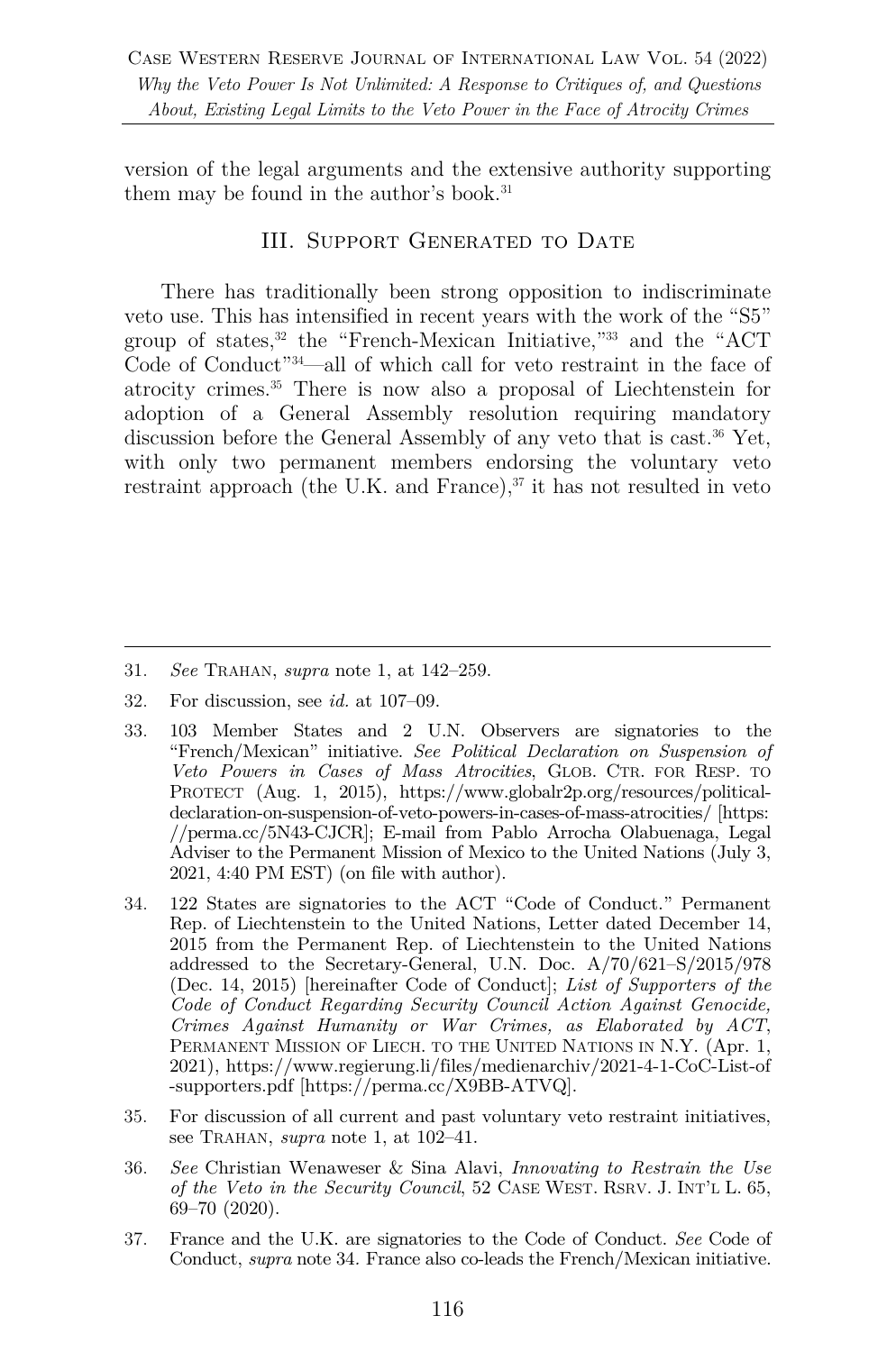restraint.<sup>38</sup> More recently, however, States<sup>39</sup> as well as prominent individual thought leaders<sup>40</sup> within the international system have come

- 38. Frustration with recent vetoes has been at its apex with the recent sixteen vetoes (some double vetoes) cast by Russia, or Russia and China, related to Syria—blocking recognition of crimes, blocking referral to the International Criminal Court ("ICC"), blocking a variety of measures related to chemical weapons, and blocking humanitarian assistance. For more details, see TRAHAN, *supra* note 1, at 262–302.
- 39. For example, some of the States that view international law and U.N. Charter obligations as relevant to evaluating how the veto is used include: Egypt, Canada, Turkey, the United Kingdom, Mexico, and Jordan. TRAHAN, *supra* note 1, at 202–04 (Egypt: "The use of the veto *undermines the implementation of the provisions of the Charter and of international law*") (emphasis added); U.N. GAOR, 84th Sess., plen. mtg. at 14, U.N. Doc. A/75/PV.64 (May 17, 2021) (Canada: "The use and threat of the veto in Syria and other situations where atrocity crimes are being perpetrated is shameful, *and may be contrary to obligations under the UN Charter and international law*.") (emphasis added); U.N. SCOR, 73d Sess., 8262d mtg. at 80, U.N. Doc. S/PV.8262 (May 17, 2018) (Turkey: "[T]he use of the veto as a tool to advance national interests," and Security Council's failure to carry out its primary responsibility for the maintenance of peace and security "pursuant to Article 24 of the Charter" is a "*serious blow to international law*") (emphasis added); U.N. SCOR, 73d Sess., 8231st mtg. at 10, U.N. Doc. S/PV.8231 (Apr. 13, 2018) (U.K.: "What has taken place in Syria to date is in itself a violation of the United Nations Charter. *No purpose or principle of the Charter is upheld* or served by the use of chemical weapons on innocent civilians. On the contrary: to stand by *and ignore the requirements of justice, accountability a*nd the preservation of the nonproliferation regime is to place all our security—not just that of the Syrian people—at the mercy of a Russian veto.") (emphasis added); U.N. SCOR, 73d Sess., 8262d mtg. at 47, U.N. Doc. S/PV.8262 (Mexico: "The veto in situations where mass atrocities are committed *is an abuse of the law* that can trigger international responsibility for the State committing them and an abuse that leaves the Organization under the sad shadow of paralysis and irrelevance.") (emphasis added). In discussing the use or threat of use of the veto in situations where there are serious allegations of genocide, crimes against humanity and grave breaches of international humanitarian law, the representative of Jordan stated: "The veto does have an important role. But that role should now be reconciled with Articles  $24(2)$  and  $1(1)$ Articles that should no longer simply be overlooked." U.N. SCOR, 73d Sess., 6672d mtg. at 21–23, U.N. Doc. S/PV.6672 (Nov. 30, 2011). While the U.K. has raised legality concerns in relation to Russian vetoes related to Syria, the U.K. does not appear to share such concerns regarding all vetoes.
- 40. Canadian diplomats Lloyd Axworthy and Allan Rock write that certain veto use to constrain U.N. action "is an abuse of the veto privilege and needs to be challenged openly and judicially." Lloyd Axworthy  $\&$  Allan Rock, *R2P: A New and Unfinished Agenda*, 1 J. GLOB. RESP. PROTECT 54, 61 (2009). Hans Corell has called for the permanent members to agree not to use their veto unless their most serious direct national interests were affected and to explain, in case they did use the veto, the reasons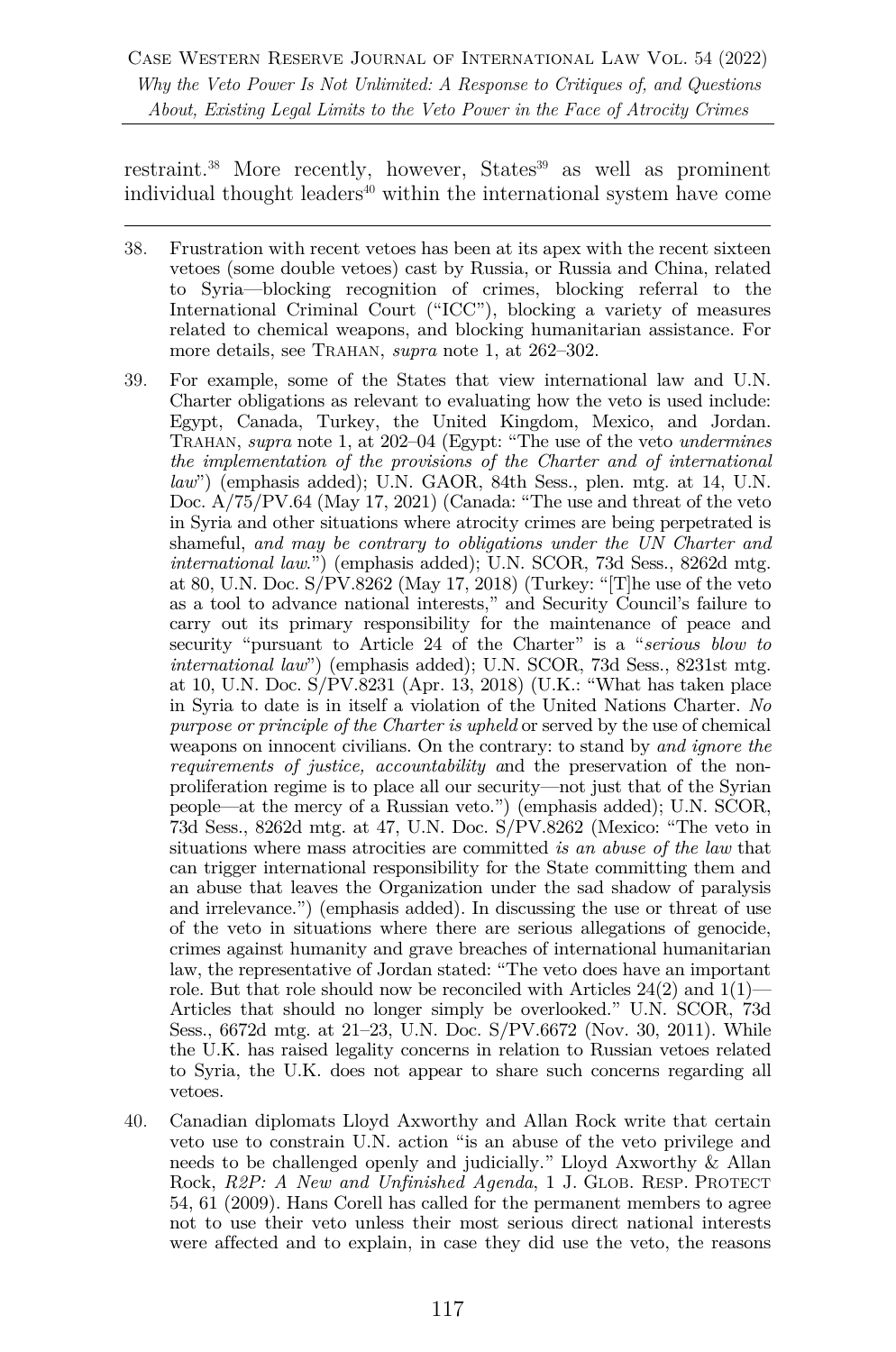to support challenging the *legality* of vetoes cast in the face of genocide, crimes against humanity, or war crimes.<sup>41</sup>

for so doing; he has also expressed concerns about the legality of vetoes being cast. *See* Letter from Hans Corell, former Under-Sec'y Gen. for Legal Affs. & Legal Couns. of United Nations Ambassador (Dec. 10, 2008), to Gov'ts of the Members of the United Nations (Dec. 10, 2008) (on file with author). Former Prosecutor of the International Criminal Tribunal for the former Yugoslavia and the International Criminal Tribunal for Rwanda Richard Goldstone has written: "The veto, while a power granted under the UN Charter, is not paramount to the Charter or other norms of international law. It is one provision under that Charter and subject to the rules and norms of international law." Richard Goldstone, *Foreword* to TRAHAN, *supra* note 1, at xv. Permanent Representative of Liechtenstein to the United Nations, Christian Wenaweser, and Liechtenstein Legal Adviser, Sina Alavi, write: "The proliferation of the use of the veto in recent times has prevented the Security Council from exercising its functions with respect to some of the gravest threats to international peace and security—often in clear contravention of the purposes and principles of the UN Charter." Wenaweser & Alavi, *supra* note 36, at 65. Zeid Ra'ad Al Hussein, former High Commissioner for Human Rights and former President of the Assembly of States Parties to the Rome Statute of the ICC, when speaking on behalf of the Kingdom of Jordan, challenged the legality of the veto in certain circumstances. *See supra* note 40. Former High Commissioner for Human Rights and Former Prosecutor of the International Criminal Tribunal for the former Yugoslavia and the International Criminal Tribunal for Rwanda, Louise Arbour similarly questions the legality of a veto cast where it blocks "an initiative designed to reduce the risk of, or put an end to, genocide." Louise Arbour, *The Responsibility to Protect as a Duty of Care in International Law and Practice*, 34 REV. INT'L STUD. 445, 454 (2008). *See also* CONCEPT NOTE: VETOES INITIATIVE (on file with author) (including Navi Pillay, Andras Vamos-Goldman, David Crane, Judge Christine Van den Wyngaert, Irwin Cotler, Xavier Jean Keita, Adama Dieng and Errol Mendes (additionally questioning veto use in the face of atrocity crimes)). Finally, members of a group known as "The Elders," comprised of eminent statespersons from around the world, condemned veto use in the face of atrocity crimes, taking the view that "any state casting a veto simply to protect its national interests is abusing the privilege of permanent membership." *Strengthening the United Nations: Statement by The Elders*, THE ELDERS (Feb. 7, 2015), https://theelders.org/sites/default/f iles/2015-04-22elders-statement-strengthening-the-un.pdf [https://perma .cc/C2TL-ML89]; *see also Who We Are*, THE ELDERS, https://theelders. org/who-we-are [https://perma.cc/ACE8-ZMXU].

41. That the current article does not encompass the crime of aggression is in no way intended to minimize its significance. *See* International Military Tribunal (Nuremberg), Judgment of 1 October 1946, at 421 (Aug. 22, 1946– Oct. 1, 1946) (holding that crimes against peace are "the supreme international crime differing only from other war crimes in that it contains within itself the accumulated evil of the whole"). Some of the author's arguments additionally apply to aggression.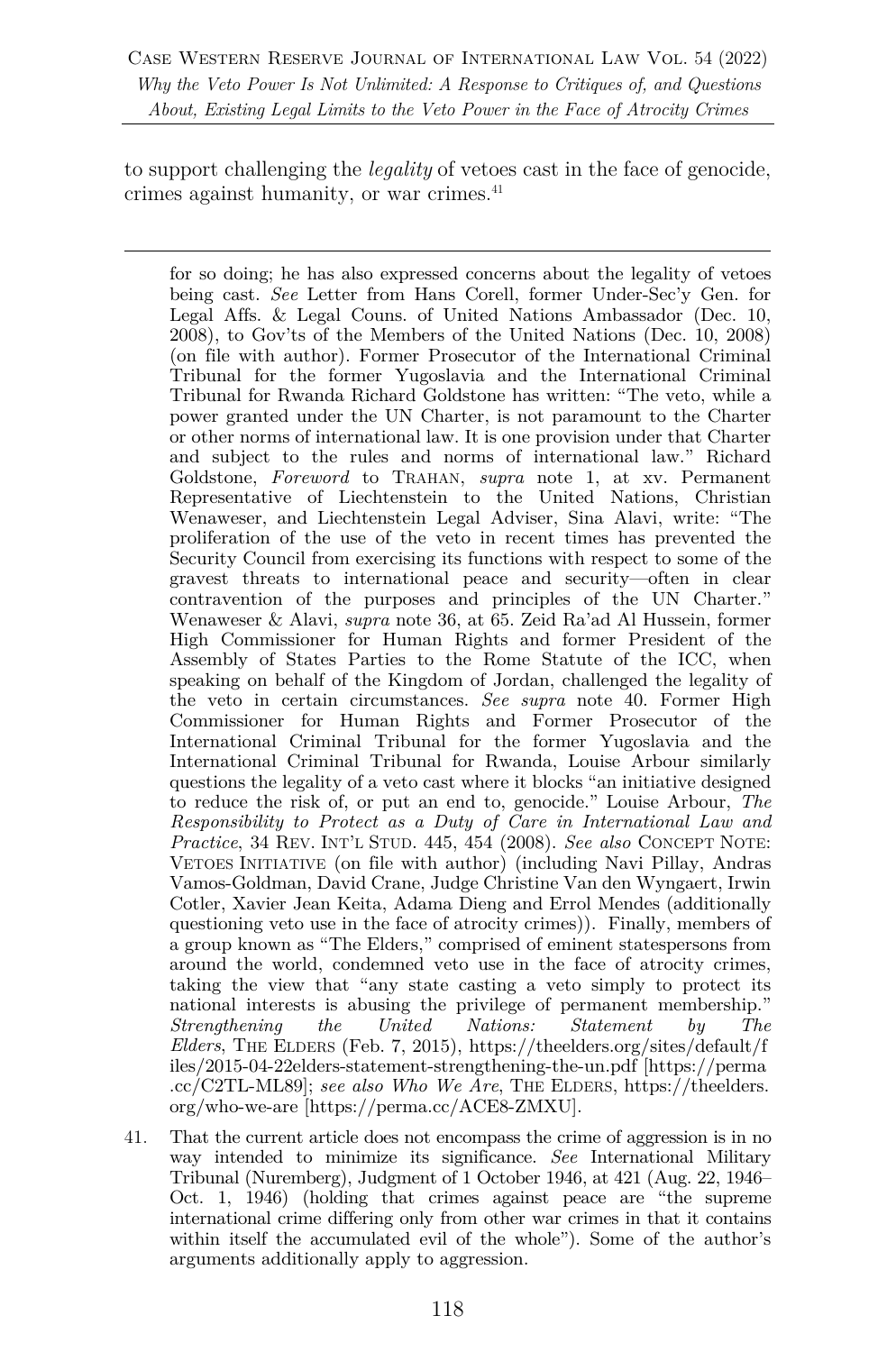In light of this fairly extensive level of support for raising *legality* questions about veto use that blocks measures to prevent or curtail the commission of genocide, crimes against humanity or war crimes, the section below examines some of the questions raised and critiques articulated about pursuing such legality arguments. A similarly problematic practice is the *threat* of the veto in the face of genocide, crimes against humanity, or war crimes. Such a threat can block the Security Council just as effectively as actual veto use.<sup>42</sup> Because in a particular situation it may be difficult to determine exactly what constitutes a veto threat, the author has primarily confined her arguments to *actual* use of the veto, while recognizing the same harm is posed by veto threats.43

# IV. CRITIQUES AND QUESTIONS

#### *A. The Perspective that the Veto Is Not Legally "Abusable" or Subject to Legal Constraints—that It Is Above, or Not Subject to, the Law*

The most significant legal argument against the author's view is perhaps44 the argument that the permanent members' veto power is unfettered and can be used at compete discretion. In fact, the actions of the Security Council, as well as the actions of its permanent members, are subject to law. This includes all permanent members' actions, including voting, because all permanent members' power derives from the Charter, and is thus subject to the Charter's requirements.

<sup>42.</sup> *See, e.g.*, *infra* note 114 (noting that the *Gambia v. Myanmar* Provisional Measures Order was not drafted into a Security Council resolution).

<sup>43.</sup> While the author's arguments do not directly tackle the problem of the threat of the veto, they do so indirectly. A ruling suggesting legality problems with vetoes cast in the face of genocide, crimes against humanity, or war crimes, would dilute the permanent members' ability to credibly threaten to use their veto in such circumstances. Thus, questioning the legality of *actual* veto use in certain circumstances *does* help address the problem of veto threats in those circumstances. A parallel problem (not the focus of the author's writing) exists when, due to a permanent member's known political alignment, a resolution is not even proposed or drafted because other states serving on the Council anticipate it will face a veto, and thus self-censor themselves—also due to the veto power.

<sup>44.</sup> The author has not met with legal advisers from permanent Member States, so is here anticipating arguments that could be raised. *See, e.g.*, Albina M. Biskultanova et al., *The Right of Veto: International Experience, Problems, and Prospects of Application*, 42 KASETSART J. SOC. SCIS. 391 (2021).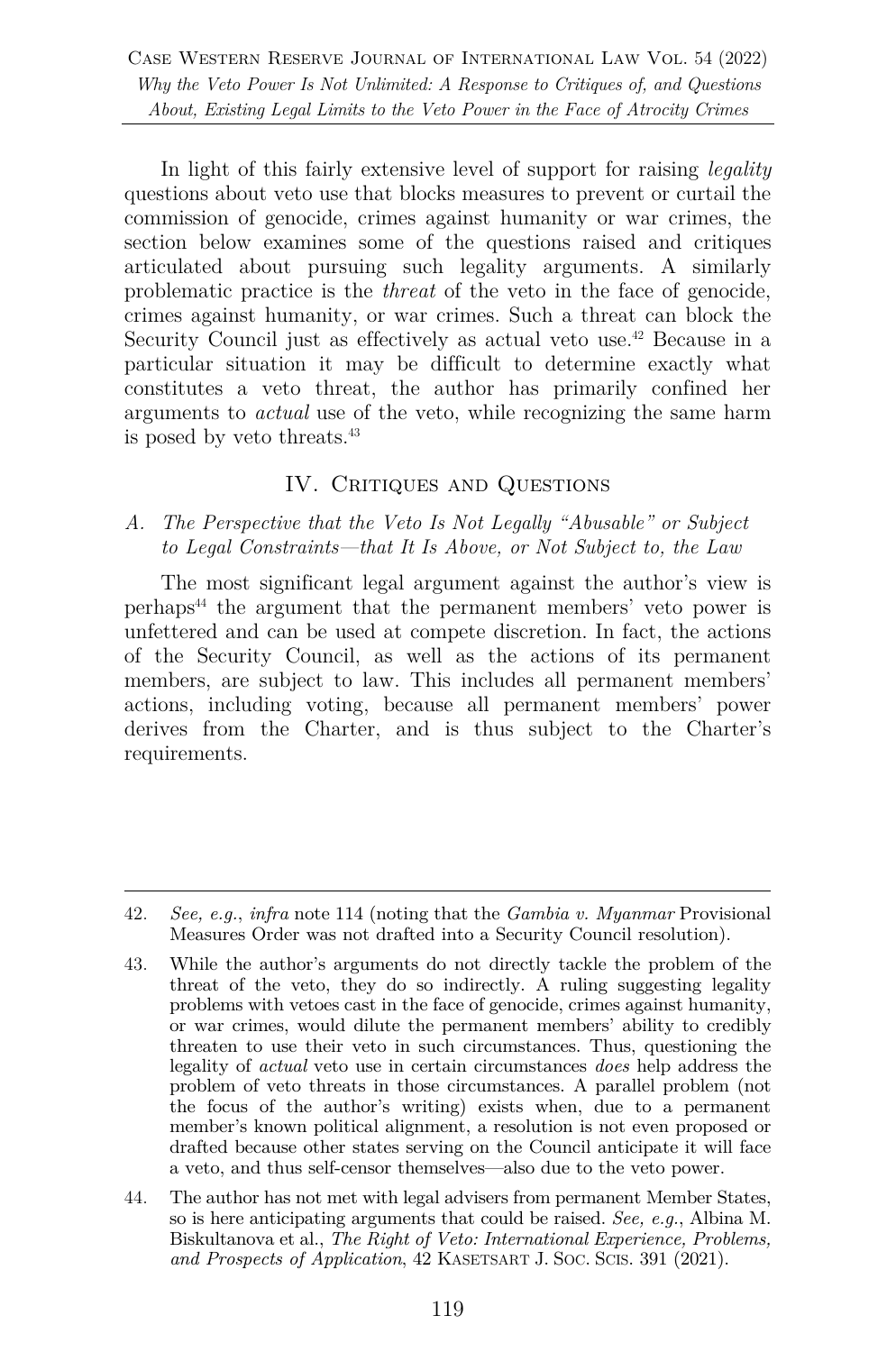1. Neither U.N. Organs, such as the Security Council, nor Individual Permanent Member States, May Go Beyond the Powers Conferred on Them by the Charter

The U.N. Charter limits the permanent members' power: namely, by requiring behavior in accordance with the UN's "Purposes and Principles." This is the case for at least two independent reasons. First, the Security Council as a whole is limited to acting in accordance with the "Purposes and Principles" of the U.N.; therefore, the permanent members (a subset of the Security Council) have that same limitation.<sup>45</sup> Second, obviously, all U.N. Member States are bound by their membership in the U.N. to the Charter, the document that defines the terms of that membership.<sup>46</sup> This includes acting in accordance with the "Purposes and Principles" of the U.N.

There are numerous ICJ decisions that establish that the Security Council is subject to international law and that its powers have to be exercised in accordance with the U.N.'s "Purposes and Principles." This is also stated directly in the text of U.N. Charter Article 24(2): "the Security Council shall act in accordance with the Purposes and Principles of the United Nations."47 Additionally, one of the U.N.'s "Purposes" is acting "in conformity with the principles . . . of international law."48 The limitations imposed on the power of the Security Council as a whole are relevant because the permanent members are *part* of the Security Council, and therefore are necessarily also subject to the requirement of acting in accordance with the U.N.'s "Purposes and Principles."49

As to the Security Council being subject to international law, Judge Weeramantry, for example, writing in the ICJ's *Lockerbie* case, wrote: "The history of the United Nations Charter . . . corroborates the view

- 47. U.N. Charter art. 24, ¶ 2.
- 48. *Id.* at art. 1, ¶ 1. *See infra* notes 78–79 (providing a more nuanced reading of how to understand Chapter VII powers and obligations of international law). Other relevant "Purposes and Principles" include "promoting and encouraging respect for human rights," "co-operation in solving international problems of [a] . . . humanitarian character," and the obligation of "good faith." U.N Charter arts.  $1, \P 3, 2, \P 2$ .
- 49. Prosecutor v. Tadić, Case No. IT-94-1-I, Decision on Defence Motion for Interlocutory Appeal on Jurisdiction, ¶ 28 (Int'l Crim. Trib. for the Former Yugoslavia Oct. 2, 1995) [hereinafter *Tadić* case]; Hannah Yiu, Jus Cogens*, the Veto and the Responsibility to Protect: A New Approach*, 7 N.Z. Y.B. INT'L L. 207, 242 (2009).

<sup>45.</sup> Alexander Orakhelashvili, *The Impact of Peremptory Norms on the Interpretation and Application of United Nations Security Council Resolutions*, 16 EUR. J. INT'L L. 59, 67 (2005).

<sup>46.</sup> Ronald Macdonald, *The Charter of the United Nations in Constitutional Perspective*, 20 AUS. Y.B. INT'L L. 205, 208 (1999).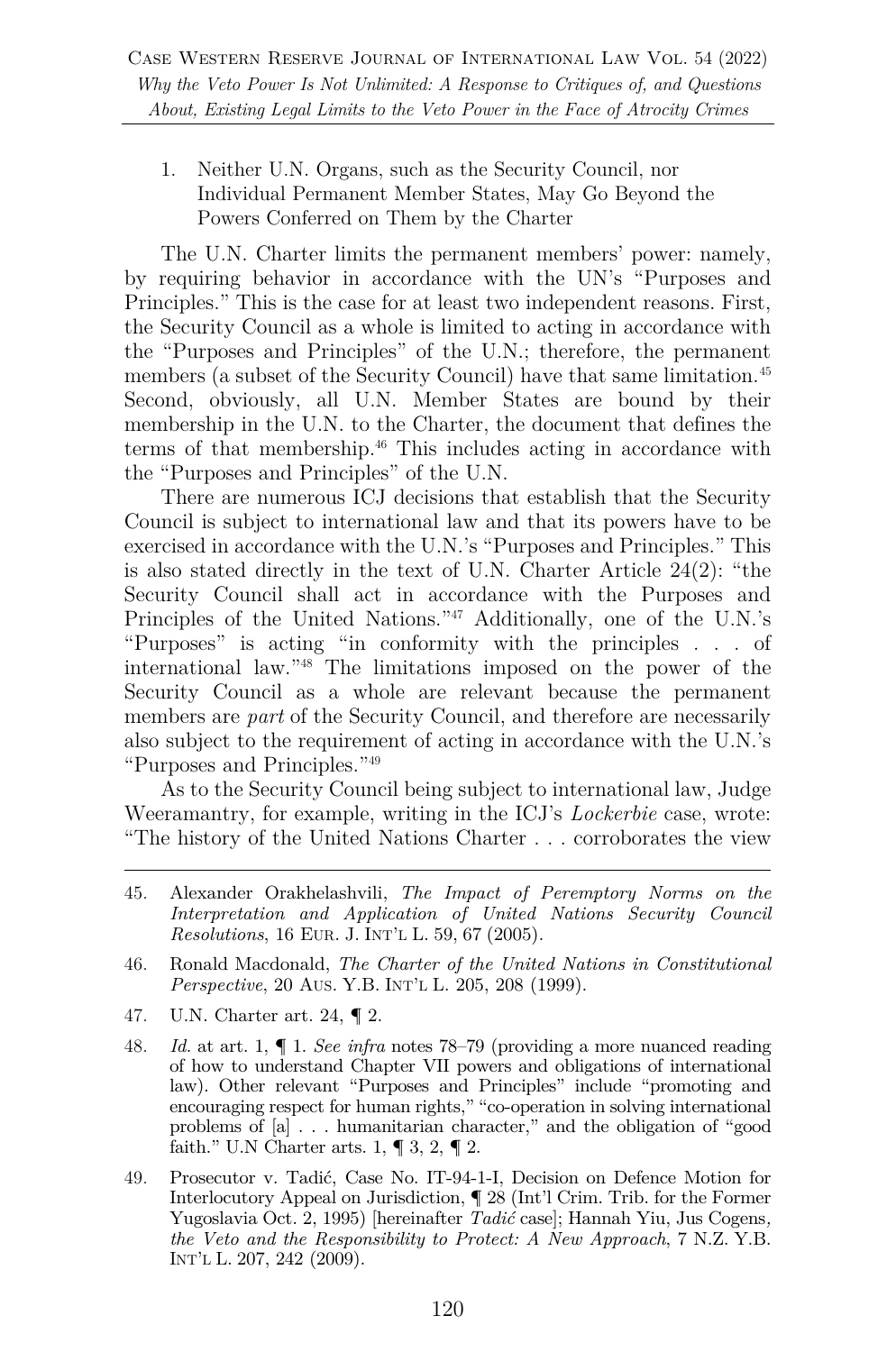that a clear limitation on the plenitude of the Security Council's powers is that those powers *must be exercised in accordance with the wellestablished principles of international law*."50 Judge Fitzmaurice, dissenting in the *Namibia* Advisory Opinion, similarly concluded that "the Security Council is as much subject to [international law] . . . as any of its individual member States are, [just as] the United Nations is itself a subject of international law."51

That the Security Council is bound by the Charter is reinforced in repeated judicial decisions, including: the ICJ Advisory Opinion in *Conditions of Admission of a State to Membership in the United Nations*, <sup>52</sup> the Appeals Chamber of the International Criminal Tribunal for the former Yugoslavia ("ICTY") in the *Tadić* case,<sup>53</sup> and Judge Jennings's dissent in the *Lockerbie* case.<sup>54</sup> The ICTY Appeals Chamber, in *Tadić*, wrote:

The Security Council is an organ of an international organization, established by a treaty which serves as a constitutional framework for that organization. The Security Council is thus subjected to certain constitutional limitations, however broad its powers under the constitution may be. Those powers cannot, in any case, go beyond the limits of the Organization at large, not to mention other specific limitations or those which may derive from the internal division of power within the Organization. In any case, neither the text nor the spirit of the Charter conceives of the Security Council as *legibus solutus* (unbound by law).55

This answer does not change even when the Security Council is acting under Chapter VII. For example, the ICTY in the *Tadić* case

- 52. Conditions of Admission Advisory Opinion, *supra* note 18.
- 53. *Tadić* case, *supra* note 49, ¶ 70.
- 54. Questions of Interpretation and Application of the 1971 Montreal Convention Arising from the Aerial Incident at Lockerbie (Libyan Arab Jamahiriya v. U.K.), Preliminary Objections, Judgment, 1998 I.C.J. 9, 110 (Feb. 27) (separate opinion by Jennings, J., dissenting).
- 55. *Tadić* case, *supra* note 49, ¶ 28. *See also* Akande, *supra* note 19, at 314–15 ("It is almost inconceivable for there to be no legal limits to the power of the Security Council—even in the area of maintaining international peace and security. The Security Council is not a sovereign authority. It is an organ of limited membership and its powers are conferred on it by the members of the United Nations through the Charter.").

<sup>50.</sup> *Lockerbie (Libya v. U.K.)* Provisional Measures, *supra* note 23, at 65, 175 (diss op., Weeramantry, J.) (emphasis added); *Lockerbie (Libya v. U.S.)* Provisional Measures, *supra* note 23, at 175 (diss op., Weeramantry, J.) (emphasis added).

<sup>51.</sup> Namibia Advisory Opinion, *supra* note 9, ¶ 115 (separate opinion by Fitzmaurice, J., dissenting).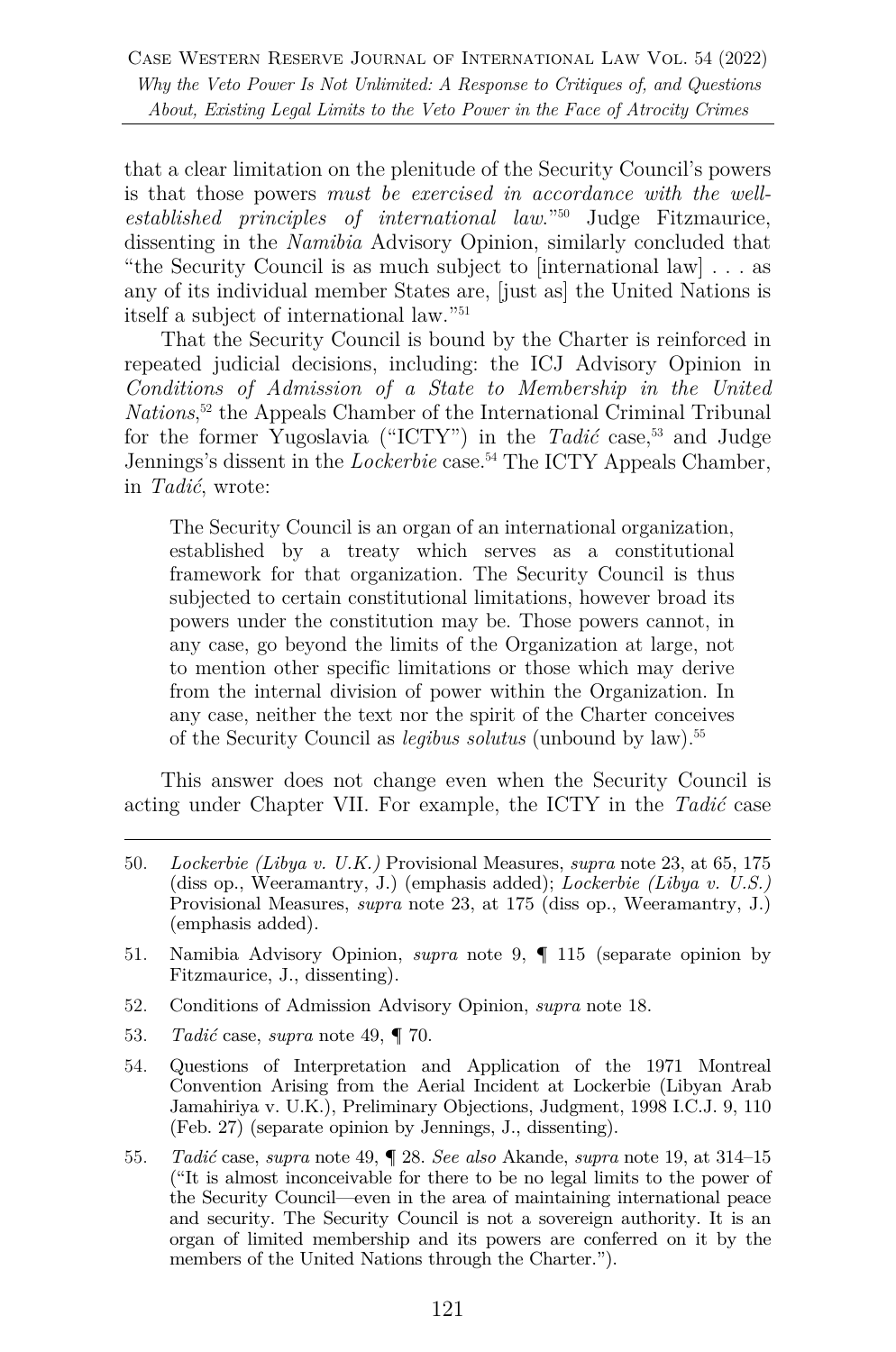evaluated whether the Security Council's creation of the ICTY was a proper exercise of Security Council power under Article 41, Chapter VII.56 There, the ICTY Appeals Chamber required adherence to the Charter despite the fact that the Security Council had acted under Chapter VII.57 Scholar Dapo Akande makes it clear that "there are legal limits to the powers of the Security Council, even when it is acting to maintain or restore the peace," and provides examples of the Council acting in conformity with Charter obligations, even while exercising its Chapter VII powers.<sup>58</sup> T.D. Gill, another scholar, also makes clear that when invoking Article 39 (part of Chapter VII), the sole limitation "is that the Council's actions must be 'in accordance with the Purposes and Principles of the Organization.'"59

The limitation of the Security Council's powers under the U.N.'s "Purposes and Principles" is additionally recognized by the ICJ as a whole in the *Namibia* Advisory Opinion,<sup>60</sup> Judge Weeramantry in dissent in the *Lockerbie* Case,<sup>61</sup> and Judge Lauterpacht in his separate opinion in the *Application of the Genocide Convention* Case.62 Writing on the "Purposes and Principles," Gill notes: "examination of the[] Charter's Purposes and Principles reveals . . . that these . . . provide sufficient clarity, coherence and precision to serve as a legal basis to

- 58. Akande, *supra* note 19, at 310 (also noting that the Council appears to have been mindful, *while in the exercise of its Chapter VII powers*, to adhere to human rights protections in its resolutions). *But see* HANS KELSEN, THE LAW OF THE UNITED NATIONS: A CRITICAL ANALYSIS OF ITS FUNDAMENTAL PROBLEMS 294 (1951) (arguing that the Council need not act in accordance with international law when acting to maintain or restore international peace and security). Kelsen's view is amply refuted by the more persuasive recent scholarship discussed in this article. *See, e.g.*, *infra* notes 77–79.
- 59. T.D. Gill, *Legal and Some Political Limitations on the Power of the UN Security Council to Exercise Its Enforcement Powers Under Chapter VII of the Charter*, 26 NETH. Y.B. INT'L L. 33, 41 (1995).
- 60. Namibia Advisory Opinion, *supra* note 9.
- 61. *Lockerbie (Libya v. U.K.)*, Provisional Measures, *supra* note 23, at 61 (Weeramantry, J., dissenting); *Lockerbie (Libya v. U.S.)*, Provisional Measures, *supra* note 23, at 171 (Weeramantry, J., dissenting).
- 62. Application of the Convention on the Prevention and Punishment of the Crime of Genocide (Bosn. & Herz. v. Yugoslavia (Serb. & Montenegro)), Further Request for the Indication of Provisional Measures, Order of 13 September 1993, 1993 I.C.J. 325, 440, ¶ 101 (Sept. 13) (separate opinion by Lauterpacht, J.).

<sup>56.</sup> *Tadić* case, *supra* note 49.

<sup>57.</sup> *Id.*; *see also Prosecutor v. Kanyabashi*, Case No. ICTR-96-15-T, Decision on the Defence Motion on Jurisdiction, ¶ 13 (June 18, 1997) (similar case regarding establishment of the International Criminal Tribunal for Rwanda).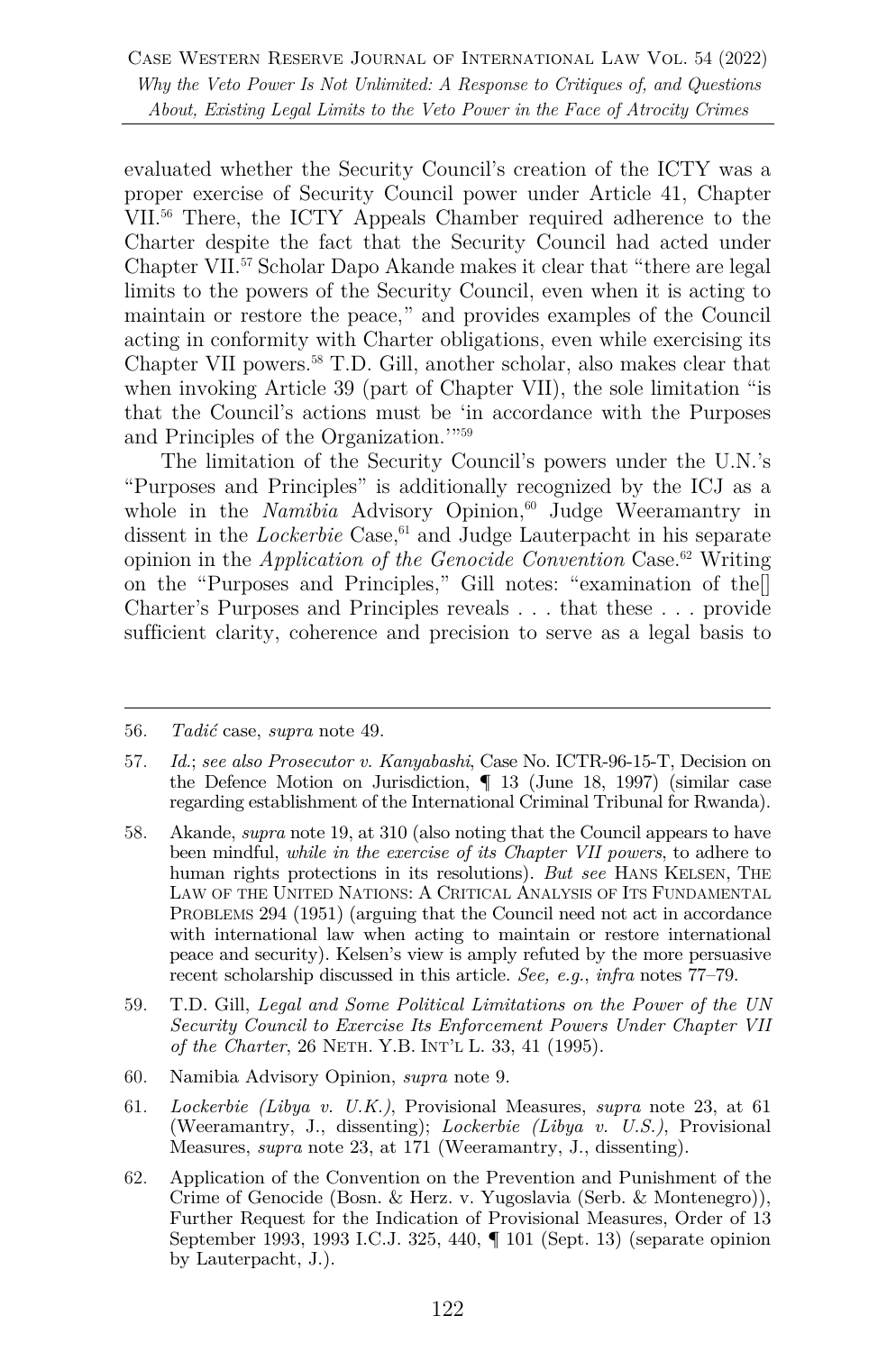determine whether measures taken by the Council are or are not  $\text{legal.}^{963}$ 

Under the same principle, individual permanent Member States can have no greater power, nor can they exercise a privilege that is outside the legal boundaries conferred on them by the U.N. Charter. As noted, this is true for two independent reasons. First, because the permanent members are a subset of the Council, they cannot have power greater than that of the Council as a whole.<sup>64</sup> Second, while individual U.N. Member States are given certain functions and privileges under the Charter (such as the permanent members of the Security Council), *all* U.N. Member States are required to carry out their functions and privileges within the legal parameters granted to them by the Charter. Specifically, Article 2 of the Charter requires individual U.N. Member States to adhere to the UN's "Purposes and Principles."65 Thus, the permanent members are also bound by the U.N.'s "Purposes and Principles" for the independent, and simple, reason that they are also U.N. Member States.<sup>66</sup>

2. Additionally, the Veto Is Subject to Legal Scrutiny

The ICJ makes clear that there may be legal limitations on voting (and thus also the veto—which is a negative vote by a permanent member). For example, in referring to Security Council and General Assembly voting under the Charter, the ICJ in the *Conditions of Admission* Advisory Opinion explained:

The political character of an organ [such as the Security Council] cannot release it from the observance of the treaty provisions

- 65. U.N. Charter art. 2 ("The Organization *and its Members*, in pursuit of the Purposes stated in Article 1, shall act in accordance with the following Principles.") (emphasis added).
- 66. For discussions of *jus cogens* and foundational treaty obligations (such as those under the Genocide Conventions and 1949 Geneva Conventions), and the obligations these create in terms of veto use, see Trahan, *supra* note 1, at 150–79, 209–42. Note that these obligations could be subsumed into the Charter requirement of adherence to international law (or fundamental principles of international law) or they could be considered as freestanding arguments against an unlimited veto power in the face of atrocity crimes.

<sup>63.</sup> Gill, *supra* note 59, at 135.

<sup>64.</sup> This argument is supported by the logic in *Tadić*, where the International Criminal Tribunal for the Former Yugoslavia ("ICTY") Appeals Chamber recognized that the Security Council's "powers cannot . . . go beyond the limits of the jurisdiction of the Organization at large [the United Nations]." *Tadić* case, *supra* note 49, ¶ 28. Logically, if the Security Council's powers cannot go beyond the powers of its parent body, the powers of individual permanent members cannot exceed the powers of the Security Council. *See also* Yiu, *supra* note 49.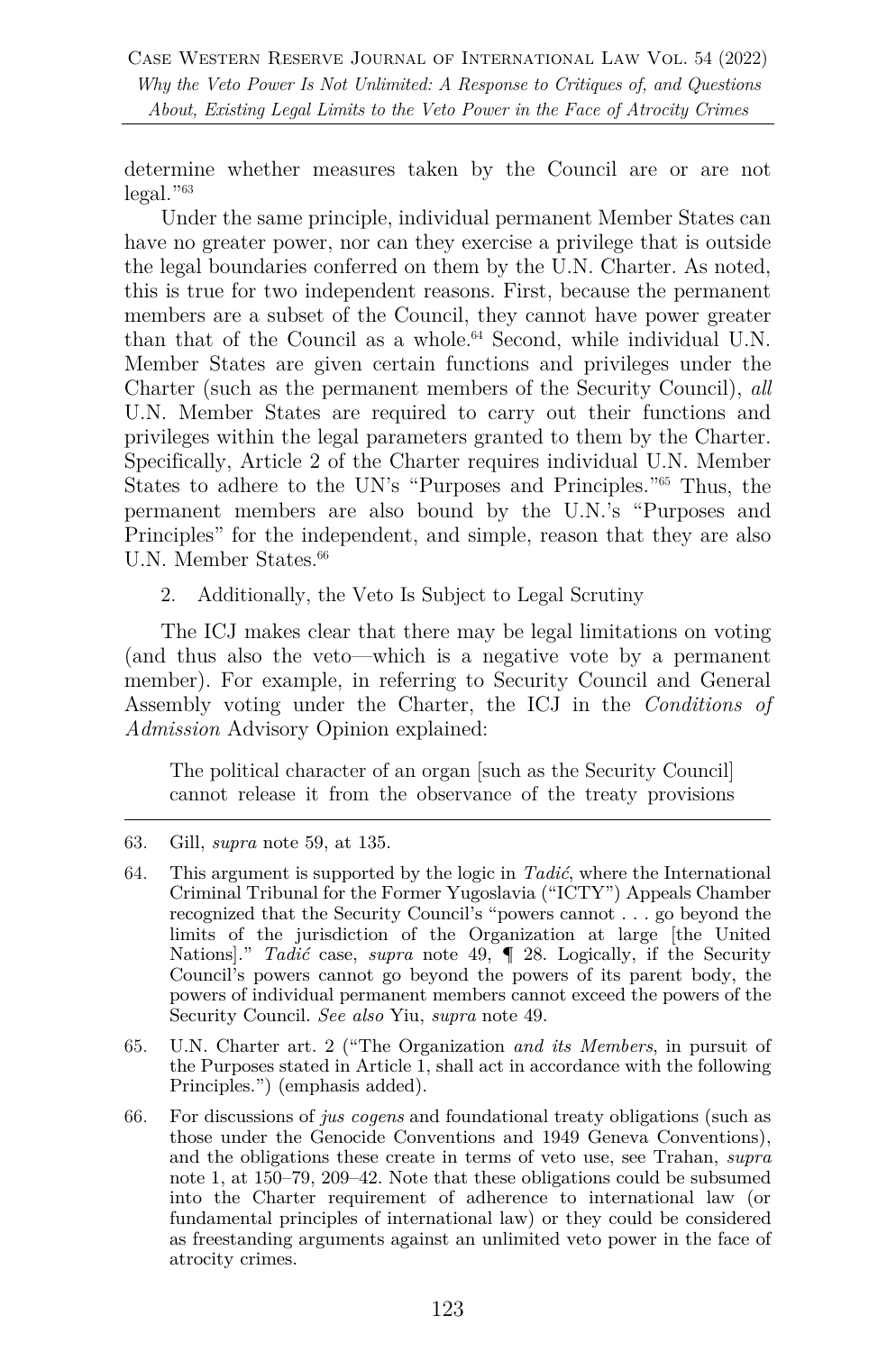established by the Charter when they constitute limitation on its powers or criteria for its judgment. To ascertain whether an organ has freedom of choice for its decisions, reference must be made to the terms of its constitution [i.e., the U.N. Charter].67

Scholar Anne Peters, writing on that decision, explains that voting is subject to the "good faith" requirement in the U.N.'s "Purposes and Principles":

[J]udges of the ICJ reminded all UN members that when participating in a . . . decision either in the Security Council or in the General Assembly the Member is "legally entitled to make its consent . . . dependent on any political consideration which seem to it to be relevant. [However,] [i]n the exercise of this power the member is legally bound to have regard to the principle of good faith." UN members must exercise their voting power "in good faith, in accordance with the Purposes and Principles of the Organization and in such a manner as not to involve any breach of the Charter."68

While she focuses on "good faith"—one of the U.N.'s "Principles" in Article 2(2)—this reinforces the notion that if voting is subject to that requirement, voting would similarly be subject to the other "Purposes and Principles." Thus, even in voting, it is clear that the U.N.'s "Purposes and Principles," are relevant in determining the legal parameters within which States must act.

Additional scholars concur with this conclusion—particularly with reference to the veto power. For example, Hannah Yiu analyzes use of the veto "where genocide is occurring or where there is a prima facie case for suspecting its occurrence" as a breach of the Charter's "Purposes and Principles."69 She writes: "A failure to restrict use of the veto, or [Security Council] paralysis, is to be interpreted as the [Security Council] acting outside of its mandate to exercise its functions in accordance with the Charter's Purposes and Principles."70 As mentioned above,<sup> $71$ </sup> Louise Arbour similarly questions the legality of a

- 69. Yiu, *supra* note 49, at 233.
- 70. *Id.*
- 71. *See supra* note 40*.*

<sup>67.</sup> Conditions of Admission Advisory Opinion, *supra* note 18, at 64.

<sup>68.</sup> Anne Peters, *The Security Council's Responsibility to Protect*, 8 INT'L ORG. L. REV. 15, 43*–*44 (citing Conditions of Admission Advisory Opinion, *supra* note 18, ¶¶ 21, 25); *see also* Conditions of Admission Advisory Opinion, ¶ 9 (May 28) ("We do not claim that a political organ and those who contribute to the formation of its decisions are emancipated from all duty to respect the law.").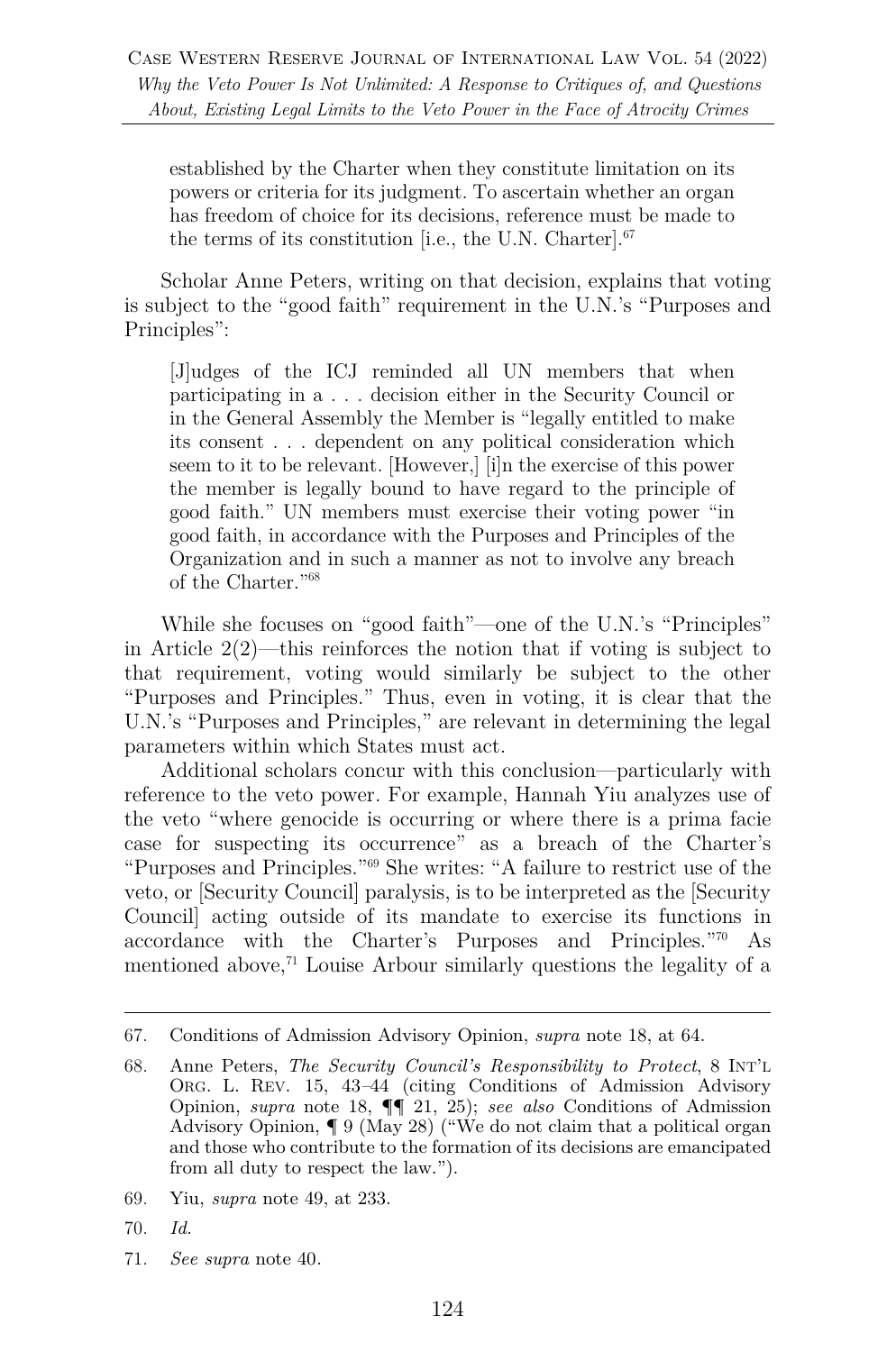veto cast where it blocks "an initiative designed to reduce the risk of, or put an end to, genocide,"72 as does John Heieck.73 Andrew Carswell additionally opines that "taking even a conservative view of the doctrine of abuse of rights, it is arguable that an employment of the veto in a blatantly *mala fid*e manner can be characterized as legally abusive."74 An abuse of right would be the antithesis of satisfying the Charter's "good faith" requirement.75

3. Even if the Veto Is Considered a Precatory or Preliminary Step, It Is Subject to Legal Scrutiny

Finally, some continental scholars argue that voting is just a procedural or preliminary (and therefore somehow law-free) act, and thus not subject to the requirement of acting in accordance with the U.N.'s "Purposes and Principles."76 Yet, nothing in the Charter's text supports this position. As noted, *all* the power that permanent members possess as members of the Security Council were granted by the U.N. Charter. Necessarily, *any actions they take*—whether procedural, preliminary, or otherwise—must accord with the Charter's terms, including adherence to the U.N.'s "Purposes and Principles."

- 73. John Heieck reaches a similar conclusion, including that the veto threat is impermissible in such a situation, based on legal obligations contained in the Genocide Convention and as a matter of *jus cogens*. John Heieck, *The Responsibility Not to Veto Revisited: How the Duty to Prevent Genocide as a* Jus Cogens *Norm Imposes a Legal Duty Not to Veto on the Five Permanent Members of the Security Council*, *in* BEYOND RESPONSIBILITY TO PROTECT: GENERATING CHANGE IN INTERNATIONAL LAW 103, 121 (2016). For additional discussion of due diligence, see *infra* note 97 and accompanying text. Both Arbour and Heieck analyze vetoes as potential breaches of obligations under the Genocide Convention (and Heieck also as to *jus cogens*). Because the Charter's "Purposes" include adherence to international law, a Genocide Convention breach or failure to adhere to *jus cogens* is also relevant to whether the Charter's "Purposes and Principles" have been adhered to. *See also infra* note 80 (explaining why the author covers all three crimes—genocide, crimes against humanity, and war crimes—in her arguments).
- 74. Andrew J. Carswell, *Unblocking the UN Security Council: The Uniting for Peace Resolution*, 18 J. CONFLICT & SEC. L. 453, 471 (2013) (arguing that the use of the veto to prevent an amendment to the U.N. Charter for reasons of purely national interest would constitute an abuse of right).
- 75. For additional discussion of abuse of right (*abus de droit*) and the good faith requirement, see TRAHAN, *supra* note 1, at 194–98.
- 76. Interview with Anne Peters, Director, Max Planck Institute for Comparative Public Law and International Law (March 10, 2021); *see also* EVELYNE LAGRANGE, LA REPRESENTATION INSTITUTIONELLE DANS L'ORDRE INTERNATIONAL 326–327 (2002) (writing specifically on the abuse of the veto).

<sup>72.</sup> Arbour, *supra* note 40, at 454.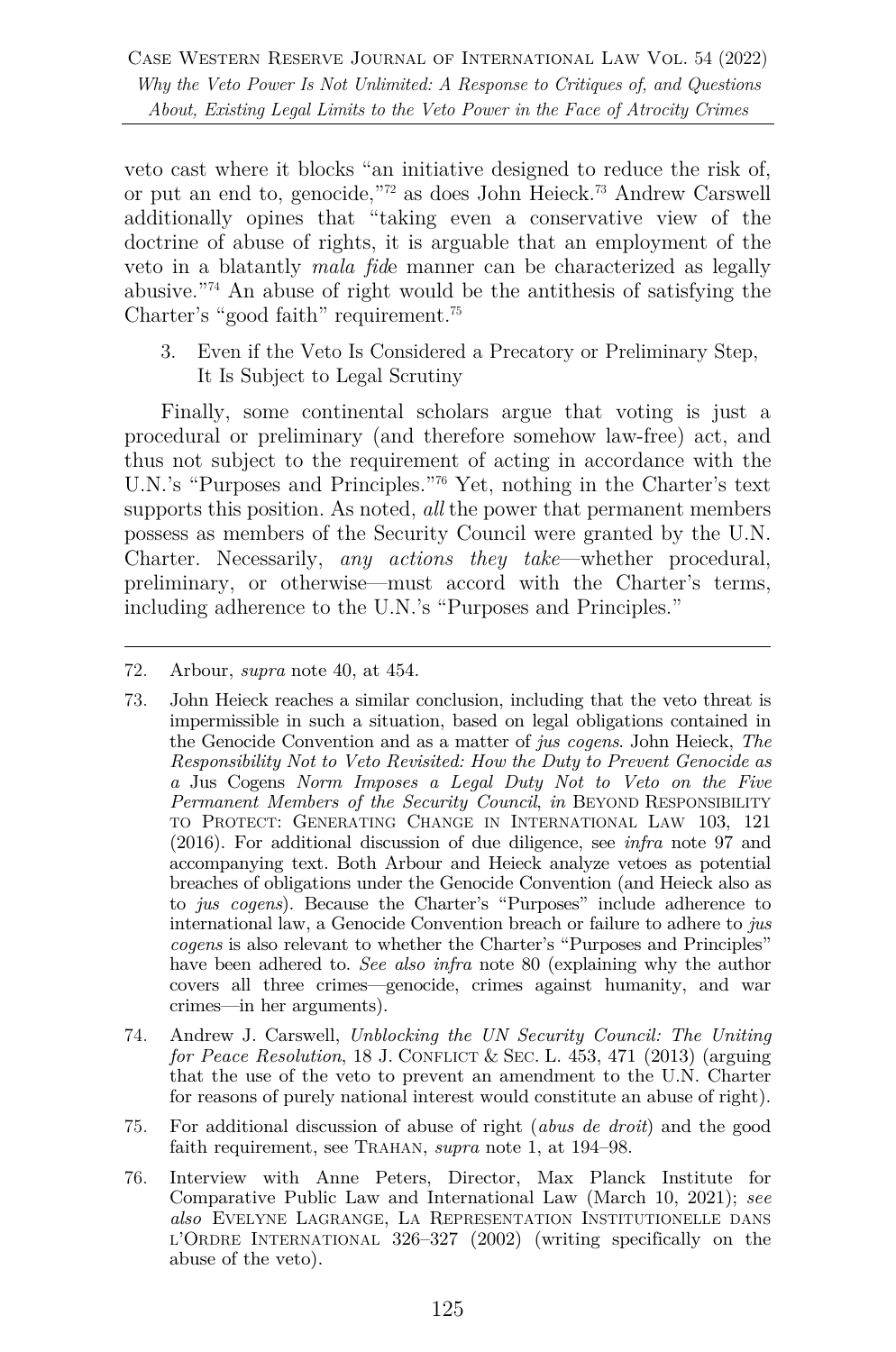Thus, neither the Security Council, nor its permanent members, may act outside the power conferred upon them by the Charter. Just consider a hypothetical Chapter VII resolution that is drafted in such a way that it can be interpreted to authorize actions that allow or aid the commission of genocide, or a force authorization that violates the principles of distinction or proportionality.<sup>77</sup> Even when acting under Chapter VII, the Security Council is bound to observe fundamental principles of international law,78 and thus could not legally authorize or endorse, for example, the commission of genocide or violation of fundamental provisions of international humanitarian law.79 Similarly,

In performing its tasks under the Charter, the Security Council is perhaps empowered to take decisions affecting the legal rights and duties of state and non-state actors, though this general power is subject to limitations. (The exclusion of the power to effect a permanent settlement is an instance of these limitations.) But this is not the same as having the Security Council exempted from the operation of law. That could not be reconciled with the Charter framework or practice. The ICJ, in *Namibia*, while interpreting the Council's powers broadly, emphasized that the Council is subject to legal standards. The ICTY Appeals Chamber vigorously confirmed that the Council is not *legibus solutus* (unbound by law).

Orakhelashvili, *supra* note 45, at 62. In the Namibia Advisory Opinion, the ICJ found the "denial [by South Africa] of fundamental human rights is a flagrant violation of the purposes and principles of the Charter." Namibia Advisory Opinion*, supra* note 9, at 57.

- 78. *See supra* notes and text accompanying notes 47–51 (discussing the requirement of adherence to international law). A more nuanced approach (which also supports the author's conclusions) is that at least certain fundamental obligations of international law—such as *jus cogens*, the "Purpose and Principles" of the Charter (including the obligation of good faith), respect for fundamental human rights, and respect for basic norms of international humanitarian law—apply to the Security Council even when using its Chapter VII enforcement power. *See* Gill, *supra* note 59, at 71 ("[T]he Council's general powers do not provide it with a blank cheque to take measures which would violate fundamental principles and rules of international law."). Akande, *supra* note 19, at 341 ("[I]t is not . . . open to the Council to take . . . a measure [that] would be contrary to norms of *jus cogens*, well-established principles of international law or fundamental human rights, or would otherwise be beyond the powers of the Council.").
- 79. *See* Gill, *supra* note 59, at 73 ("[T]he Council [cannot] do anything 'which is commensurate with the maintenance of peace and security' if this would

<sup>77.</sup> *See, e.g.*, Karl Doehring, *Unlawful Resolutions of the Security Council and Their Legal Consequences*, 11 MAX PLANCK. Y.B. UNITED NATIONS L. 91, 108 (1997) ("The Security Council is obliged to respect the rules of international law, i.e. the limits of its own competencies under the Charter of the United Nations and the rules of general international law as well."). Alexander Orakhelashvili writes: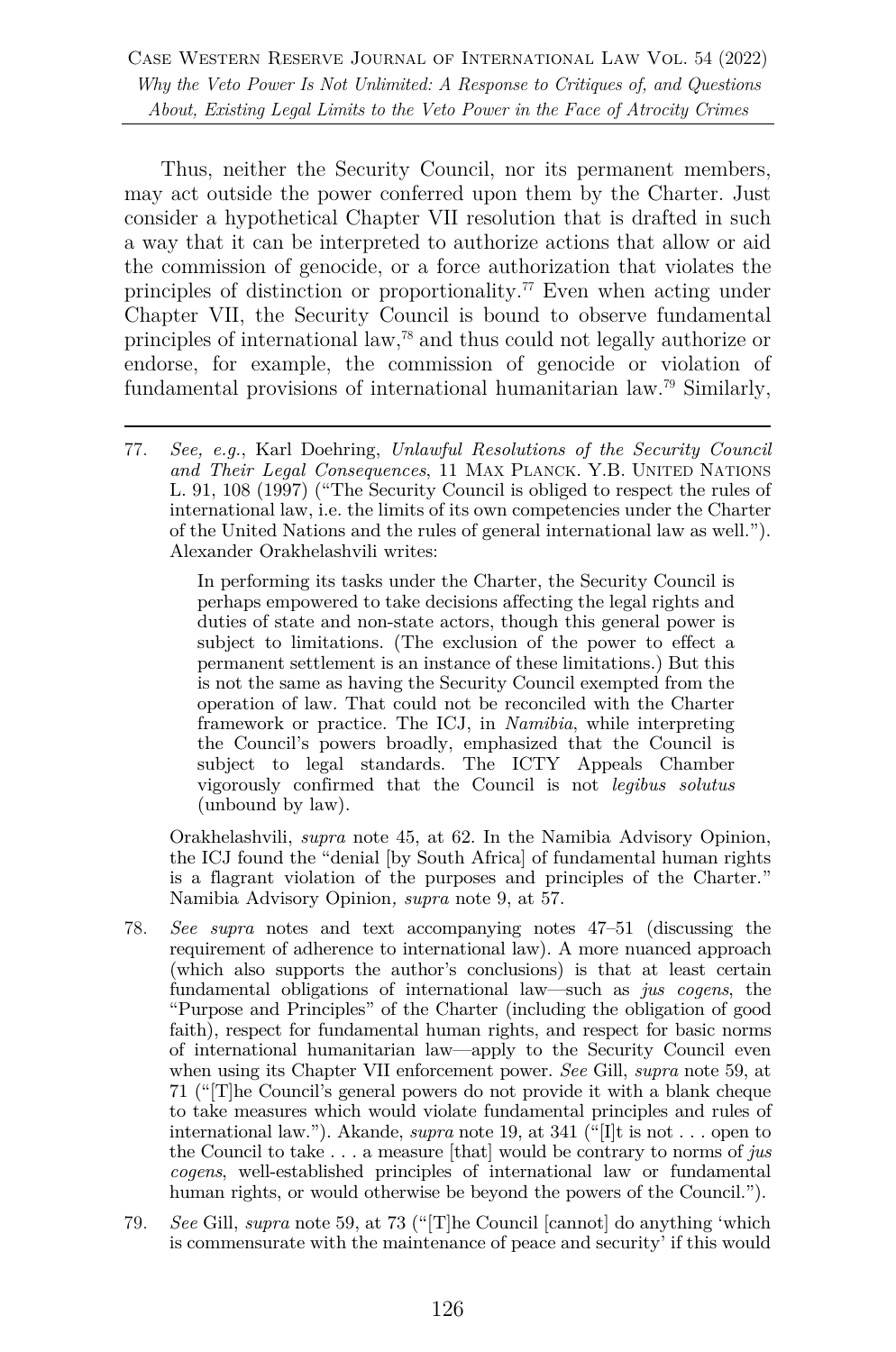in veto use, permanent members should not enable or facilitate the commission of genocide, crimes against humanity, or war crimes by blocking measures designed to prevent, or alleviate, the commission of such crimes. $80$ 

As explored more extensively in the author's book, individual U.N. Member States quite simply do not have the power to facilitate violations of peremptory norms of international law,<sup>81</sup> so they could not have delegated such a power to the Security Council when they created it under the U.N. Charter. The Security Council and its members have only delegated powers,<sup>82</sup> and U.N. Member States could not have delegated a power they themselves did not possess—to countenance the continued perpetration of atrocity crimes.<sup>83</sup>

violate specific provision of the Charter or the fundamental rules of international law relating to human rights and humanitarian norms of conduct"); *see also id.* at 79 (including the prohibition of genocide as a core human rights norm binding on the Council).

- 80. "No State shall recognize as lawful a situation created by a serious breach [of a peremptory norm of international law], nor render aid or assistance in maintaining that situation." Articles on State Responsibility, *supra* note 8, at art. 41.2; Genocide Convention, *supra* note 20, at art. 1 (obligation to "prevent" genocide); 1949 Geneva Conventions, *supra* note 21, at Common art. 1 (obligation to "ensure respect for" the Conventions). A more extensive discussion of these obligations is found in TRAHAN, *supra* note 1, at 142– 259. All three crimes—genocide, crimes against humanity, and war crimes are recognized as peremptory norms of international law protected at the level of *jus cogens*, *see supra* note 7, and all three crimes are extremely serious human right violations. *See* Task Force on the EU Prevention of Mass Atrocities, *The EU and the Prevention of Mass Atrocities: An Assessment of Strengths and Weaknesses*, at 21 (2013) ("Mass atrocities are the gravest and most extreme violation of human rights.").
- 81. *See* TRAHAN, *supra* note 1, at 150–79 (discussing peremptory norms of international law protected at the level of *jus cogens*).
- 82. *See* U.N. Charter art. 24, ¶ 1 ("[I]n carrying out its duties" for the maintenance of international peace and security, "the Security Council acts on . . . behalf [of UN Member States]."). Anne Peters explains: "Members of the Security Council act as delegates of *all other* UN members, and as *trustees* of the international community. Due to this *triplement fonctionnel*, their voting behaviour is subject to legal limits." Peters, *supra* note 68, at 39 (citing, *inter alia*, Conditions of Admission Advisory Opinion, *supra* note 18,  $\P$  20).
- 83. *See* Gill, *supra* note 59, at 82 ("The Member States could not attribute to the Organization a power which they themselves did not and do not possess."); Orakhelashvili, *supra* note 45, at 68, n.53 ("States cannot delegate to an international organization more powers than they themselves can exercise.").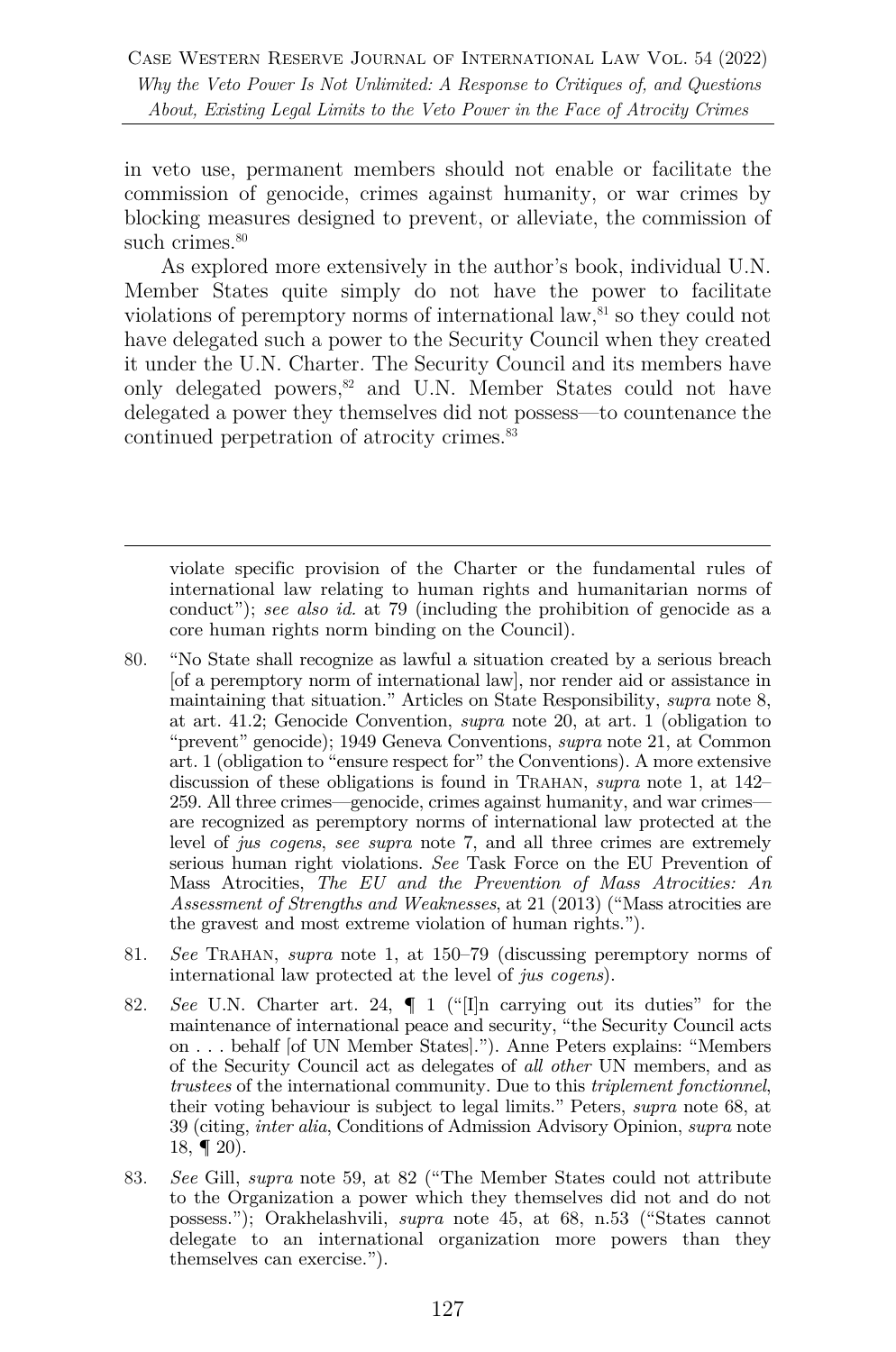The remainder of the questions raised in meetings the author held with States' representatives (legal advisers to U.N. missions),  $84$  were more focused on how the author's arguments would apply or other practical considerations with raising them.

### *B. Practical Questions Whether the Author's Arguments Apply to All Draft Resolutions in the Face of Atrocity Crimes*

Some questioned whether the author's arguments apply to *all* draft resolutions while genocide, crimes against humanity, or war crimes are ongoing (or are at serious risk of occurring), $85$  where the resolution takes measures to prevent the further commission of such crimes or to alleviate their commission. Three concerns arose: (1) what happens when a resolution does not reach nine affirmative votes from the Council supporting it due to a lack of sufficient political support (either of its overall goals or of its specific wording);<sup>86</sup> (2) what happens when a resolution is supported by at least nine members of the Council, but some of the nine would like to change or drop some particular wording; and (3) whether, in some situations, measures authorized by the U.N. would not improve the situation (citing historical examples where U.N. authorized intervention has not proven beneficial, or been of questionable benefit, like, for instance, the U.N.-authorized intervention in Libya). 87

As to a resolution receiving insufficient support, the issue of the veto does not arise because there are not nine affirmative votes in favor of the resolution. The author's arguments only apply to a draft

- 85. *See Bosnia v. Serbia* case, *supra* note 4, ¶ 431.
- 86. In practice, language is not the first thing to appear. Rather, first the "temperature of the Council" is taken, and if it looks like there might be enough political will to pass a resolution, a Council member (or members) prepare a draft that is either taken around to other Council members for consideration or comment, or goes directly to a drafting committee of all potentially supporting members. Interview with Andras Vamos-Goldman, former Legal Adviser to the Canadian Mission to the U.N. (Aug. 21, 2021) (on file with author).
- 87. After the start of crimes by government forces in Libya in response to nascent attempts at a popular "Arab Spring" uprising, the Security Council authorized in resolution 1973 use of force in Libya for the purpose of protecting civilians, including the establishment of a "no fly zone." *See* S.C. Res. 1973, ¶¶ 6–8 (Mar. 17, 2011).

<sup>84.</sup> The author held two group "brainstorming" meetings with legal advisers one on March 1, 2019 (hosted at the law firm of Foley Hoag LLP and cohosted by The Global Justice Center), and one on April 21, 2021 (held remotely)—and a number of one-on-one meetings. A few meetings the author held with legal advisers were expressly "off the record," and individual meetings were never expressly "on" or "off" the record; accordingly, the author is not attributing particular statements or questions to particular States.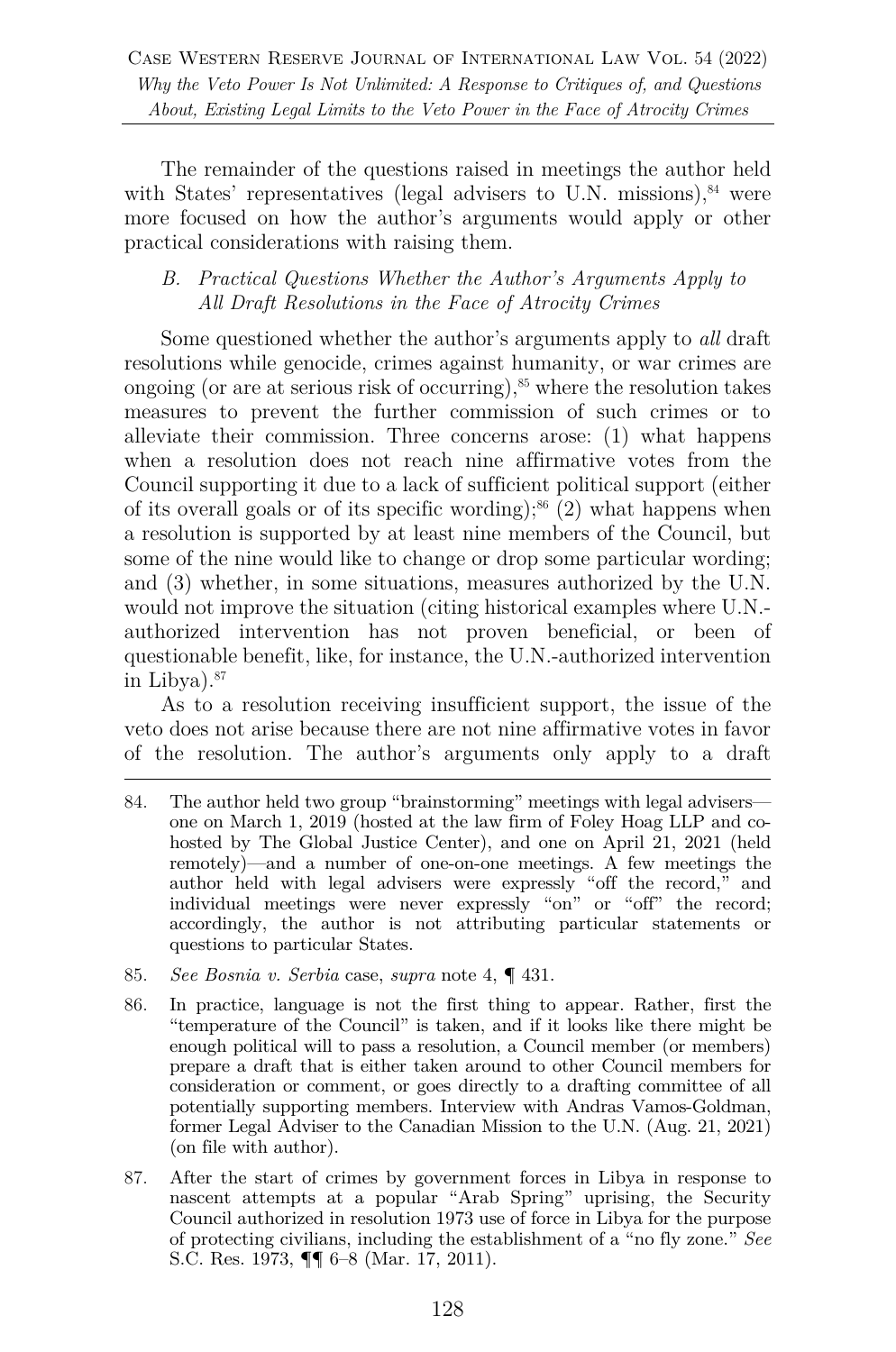resolution that *has* received nine affirmative votes—the required number for a resolution to pass.<sup>88</sup> A resolution receiving nine affirmative votes demonstrates the requisite political willingness among Security Council members to act. It is in these circumstances that the author makes her arguments: that the use of a veto would permit genocide, crimes against humanity, or war crimes (or the continuation of these crimes), by blocking pending Security Council action designed to prevent the commission (or continuation) of such crimes or to stop their commission.

A related question arose about a resolution where the measures agreed on are trying to prevent or stop atrocity crimes, but there is some language that a few, otherwise supportive Council members do not want to accept, and this language cannot be negotiated away. In such circumstances, Council members who prioritize passing the resolution have a variety of options that could enable them to support the resolution while making clear that they do not agree with particular language in it. One alternative is releasing a statement explaining the objections to the language at issue. This situation arose, for example, related to referrals to the International Criminal Court ("ICC") where at least one State that supported the referral objected to certain language contained in the referral resolution.<sup>89</sup>

As to whether, sometimes, Security Council-authorized measures do not turn out to be beneficial, several points are in order. First, the Security Council does indeed have broad latitude under the Charter both in determining when there is a threat to international peace and security<sup>90</sup> and what measures (if any) to employ as a result.<sup>91</sup> If the required number of votes are there, $92$  then the Security Council has determined that the measures are deemed beneficial to the maintenance

- 90. U.N. Charter art. 39.
- 91. *Id.* at arts. 40–42.
- 92. Procedural votes require nine affirmative votes before the Security Council, whereas substantive votes require nine affirmative votes and no veto. *Id.* at art. 27. If there is a question whether a matter is procedural or substantive, that has to be determined first, and it is usually treated as a substantive issue. Interview with Andras Vamos-Goldman, *supra* note 86.

<sup>88.</sup> *See* U.N. Charter art. 27, ¶ 3.

<sup>89.</sup> Interview over Zoom with anonymous Legal Adviser (Apr. 21, 2021). The two situations referred to the ICC are the situations in Darfur and Libya. S.C. Res. 1970 (Feb. 26, 2011); S.C. Res. 1593 (Mar. 31, 2005). Both referral resolutions contain language purporting to disallow U.N. funding for the referrals and purporting to carve-out certain nationals of non-States Parties from ICC jurisdiction. For further discussion of these resolutions, see generally Jennifer Trahan, *The Relationship Between the International Criminal Court and the U.N. Security Council: Parameters and Best Practices*, 24 CRIM. L.F. 417 (2013).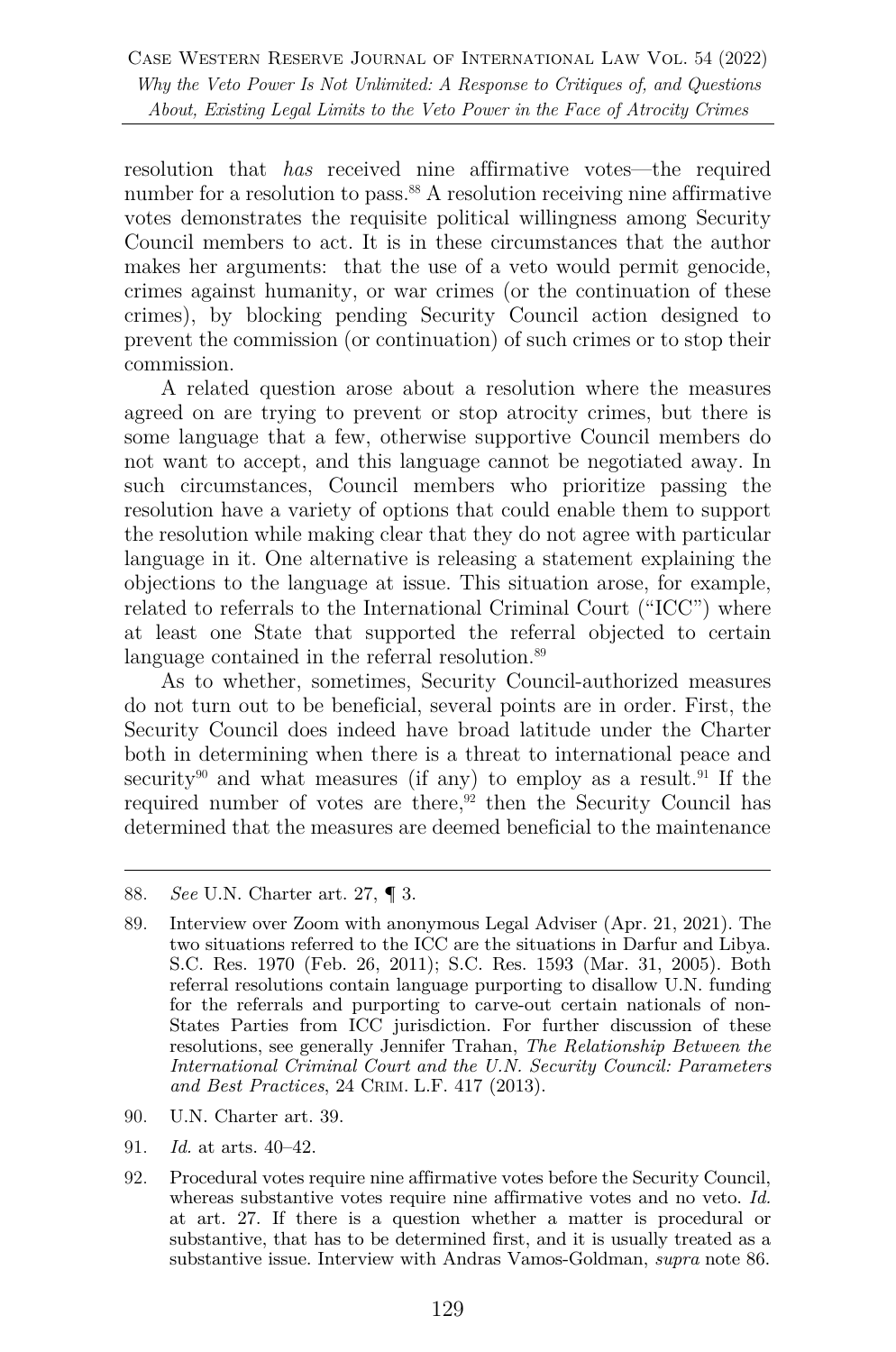of international peace and security. Whether the measures turn out to have proven beneficial *after the fact* is a different matter. This could have as much to do with their execution, as with the Council's mandate. But it has no relationship to, or bearing on, the votes cast on the resolution, or the Security Council's scope of authority under the Charter to authorize them. A State that voted in favor of the Libya force authorization, <sup>93</sup> for example, might be tempted to question the parameters of the measures later taken, or the manner of execution of the Council's mandate. However, that would not negate the fact that, at the time of the voting, the Council considered that the measures were warranted and that the Council had the power to take them. This is similar to the question that arose in the *Tadić* case: whether the creation of the ICTY had actually advanced international peace and security in the former Yugoslavia.<sup>94</sup> The ICTY Appeals Chamber, however, explained that whether the measures taken pursuant to Security Council Resolution 827 (creating the ICTY) actually advanced international peace and security was not the relevant legal question.<sup>95</sup> The legal question was whether the measures were taken under the U.N. Charter (Article 41, non-forceful Chapter VII measures) to advance international peace and security.96 Thus, as a legal matter, the responsibility of individual Council members is to ensure that the Security Council provides the proper authority to respond to, or to try to prevent, atrocity crimes. That is the due diligence obligation that is mandated.97

97. For example, the ICJ articulated the standard of "due diligence" that is required to comply with the obligation to "prevent" genocide in Article 1 of the Convention:

> [I]t is clear that *the obligation in question is one of conduct and not one of result*, in the sense that a State cannot be under an obligation to succeed, whatever the circumstances, in preventing the commission of genocide: the obligation of States parties is rather to *employ all means reasonably available to them,* so as to prevent genocide so far as possible.

*Bosnia v. Serbia* case, *supra* note 4, ¶ 430 (emphasis added). ICRC experts Knut Dӧrmann and Jose Serralvo explain that the obligation to

<sup>93.</sup> S.C. Res. 1973 (Mar. 17, 2011).

<sup>94.</sup> *Tadić* case, *supra* note 49.

<sup>95.</sup> *Id.* ¶ 32.

<sup>96.</sup> *Id.* ¶ 39 ("It would be a total misconception of what are the criteria of legality and validity in law to test the legality of [the measures taken by the Security Council] *ex post facto* by their success or failure to achieve their ends (in the present case, the restoration of peace in the former Yugoslavia), in quest of which the establishment of the International Tribunal is but one of many measures adopted by the Security Council.").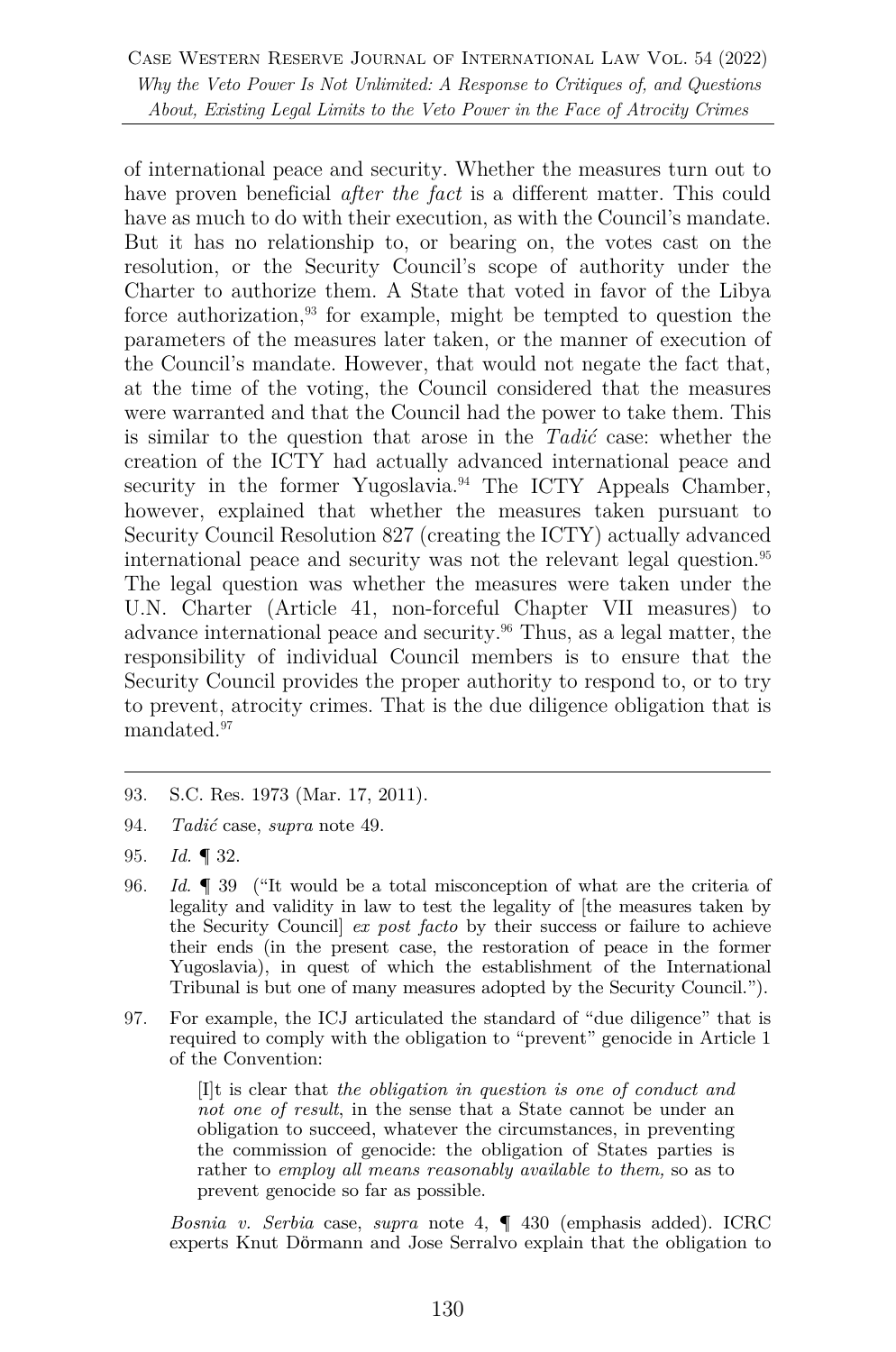Accordingly, the author's arguments go to any resolution that has received nine affirmative votes where the resolution attempts to take measures toward preventing or stopping the commission of genocide, crimes against humanity, or war crimes. As a practical matter, such a resolution need not be vetoed over language differences,<sup>98</sup> when there is agreement on the essence of the resolution. States serving on the Security Council are obligated to use due diligence, which entails employing best efforts in trying to prevent or stop atrocity crimes (and maintaining international peace and security). The Council may not always prove successful, but its attempts should not be evaluated after the fact—what is required is for Council members to "use all means reasonably available to them"99 under international law and consistent with the U.N. Charter.

#### *C. Concerns that Even Obtaining a Non-Binding Advisory Opinion Would Not Prevent Abusive Vetoes*

Another concern expressed was that, even if the ICJ renders an Advisory Opinion, the opinion would be non-binding and would not actually prevent a permanent member in the future from casting its next veto, even in the face of genocide, crimes against humanity, or war crimes. (This concern arose in response to a proposal by the author that the General Assembly request an Advisory Opinion from the ICJ on whether existing international law contains limitations on the use of the veto by permanent members of the U.N. Security Council in situations where there is ongoing genocide, crimes against humanity, and/or war crimes.) $100$ 

- 98. If the language differences are significantly problematic, the resolution most likely would not attract nine affirmative votes.
- 99. *See supra* text accompanying notes 90–96*.*
- 100. *See* CONCEPT NOTE, *supra* note 40. *See also* Akande, *supra* note 19, at 328 ("[The General Assembly could request the [ICJ] to give an advisory opinion on the legality of Security Council decisions"); U.N. Charter art. 96(1) ("The General Assembly or the Security Council may request the International Court of Justice to give an advisory opinion on *any legal question*.") (emphasis added).

<sup>&</sup>quot;ensure respect for" the Geneva Conventions contained in Common Article 1 also creates a due diligence obligation. Knut Dӧrmann & Jose Serralvo, *Common Article 1 to the Geneva Conventions and the Obligation to Prevent International Humanitarian Law Violations*, 96 INT'L REV. RED CROSS 707, 724–25 (2014). While, as mentioned, there is no treaty regarding crimes against humanity, there is arguably the same obligation to "prevent" crimes against humanity. *See, e.g.*, Marko Milanović, *State Responsibility for Genocide*, 17 EUR. J. INT'L L. 553, 571 (2006) ("[S]tates have a duty to prevent and punish genocide in exactly the same way as they have to prevent and punish crimes against humanity or other massive human rights violations.").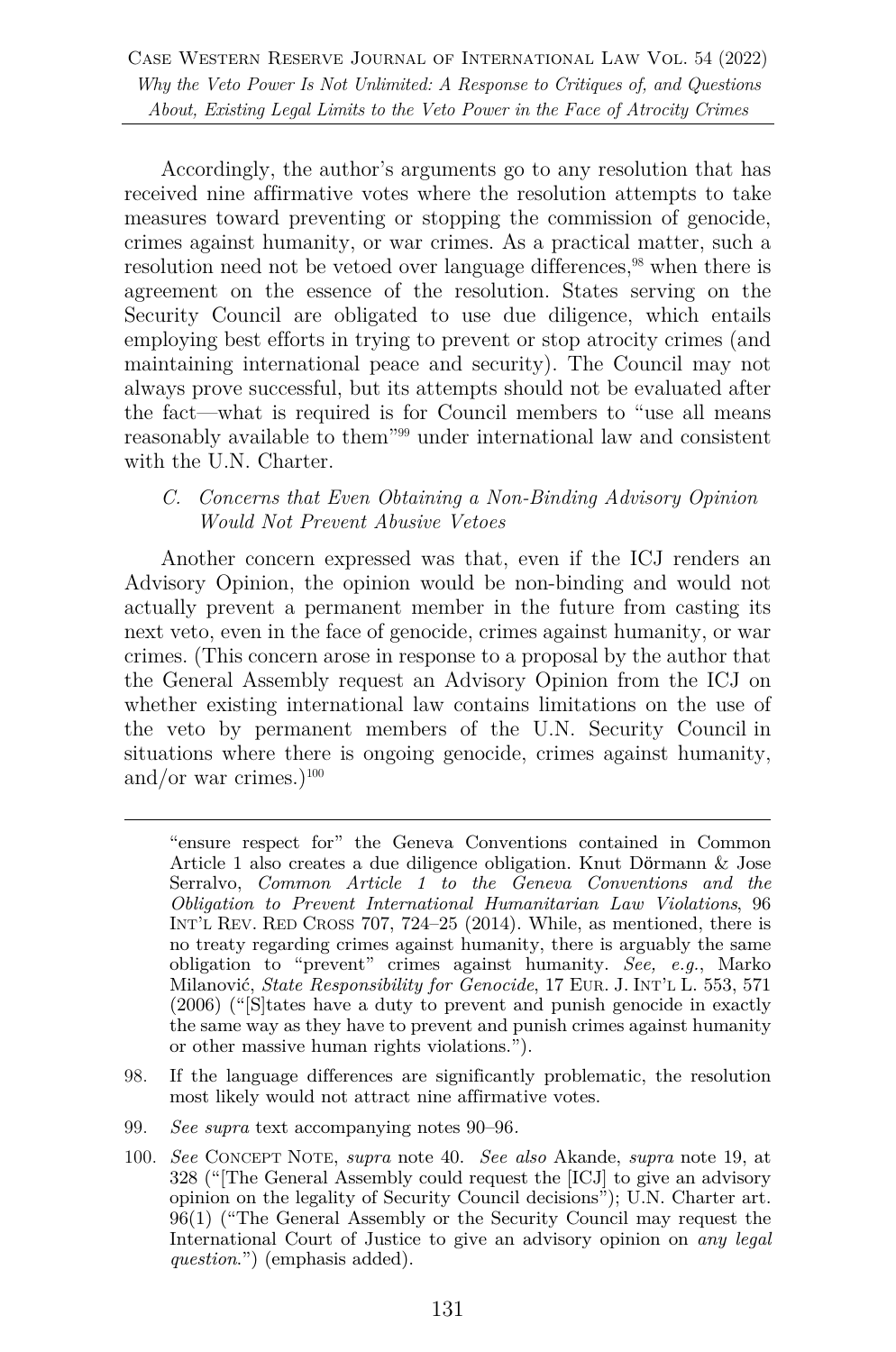Indeed, an ICJ Advisory Opinion is non-binding.101 Yet, ICJ Advisory Opinions are highly authoritative,<sup>102</sup> and even a permanent member would have to consider the long-term implications of disregarding such a ruling (especially if a veto had been used to protect a dubious ally). Thus, the ruling could potentially help change State behavior in this very key area. <sup>103</sup> At a minimum, an ICJ ruling104 could increase the potential "cost" of casting such a veto.

A positive ICJ decision could confer an added benefit, although one the permanent members would not want. It could act as a rallying point around which most U.N. Member States could coalesce, and, in time, create a competing understanding of the veto than the unlimited power the permanent members suggest they possess. The prospect of such a ruling might provide a less attractive scenario for the permanent members than some form of voluntary restraint, driving the remaining permanent members that have not yet done so to endorse voluntary veto restraint.105 Thus, the author's arguments could complement and advance the efforts of the nearly two-thirds of U.N. Member States that endorse voluntary veto restraint.106

- 101. Akande, *supra* note 19, at 333.
- 102. ICJ Advisory Opinions "are authoritative *erga omnes* and strongly influence the international community's understanding of international law as well as the normative expectations of States." Teresa F. Mayr & Jelka Mayr-Singer, *Keep the Wheels Spinning: The Contributions of Advisory Opinions of the International Court of Justice to the Development of International Law*, 76 HEIDELB. J. INT'L L. 425, 444 (2016); Milanović, *supra* note 97, at 555 (2006) ("The importance of the ICJ's jurisprudence lies not in the number of cases it decides, but in the principles of international law and the basic legal reasoning which it sets out in its judgments.").
- 103. *See* Gill, *supra* note 59, at 124 ("If and when such an [advisory] opinion was ever delivered, whereby a decision by the Council, or aspects thereof, were determined to have violated, or to potentially violate, a fundamental Charter principle or rule of *jus cogens*, it would obviously provide a powerful incentive to the Council to rethink its decision and take action which would avoid violation of fundamental rules and principles of international law. Even though the opinion was non-binding it would inevitably influence the Council's deliberations, and the position of States with regard to the decision."); *id.* at 126 ("Provided the political will was present in the Assembly or Council to request an advisory opinion on such a question [as Security Council violation of the Charter's "Purposes and Principles"], it could provide important legal guidance to the Council and the Member States at large which would be useful in clarifying the relevant legal dimension of such a disputed Council decision or effect thereof.").
- 104. *See also* discussion *infra* Section IV.G.
- 105. As noted above, it is the U.K. and France that endorse voluntary veto restraint. *See supra* note 37.
- 106. *See supra* notes 33–34 as to the number of States that support voluntary veto restraint.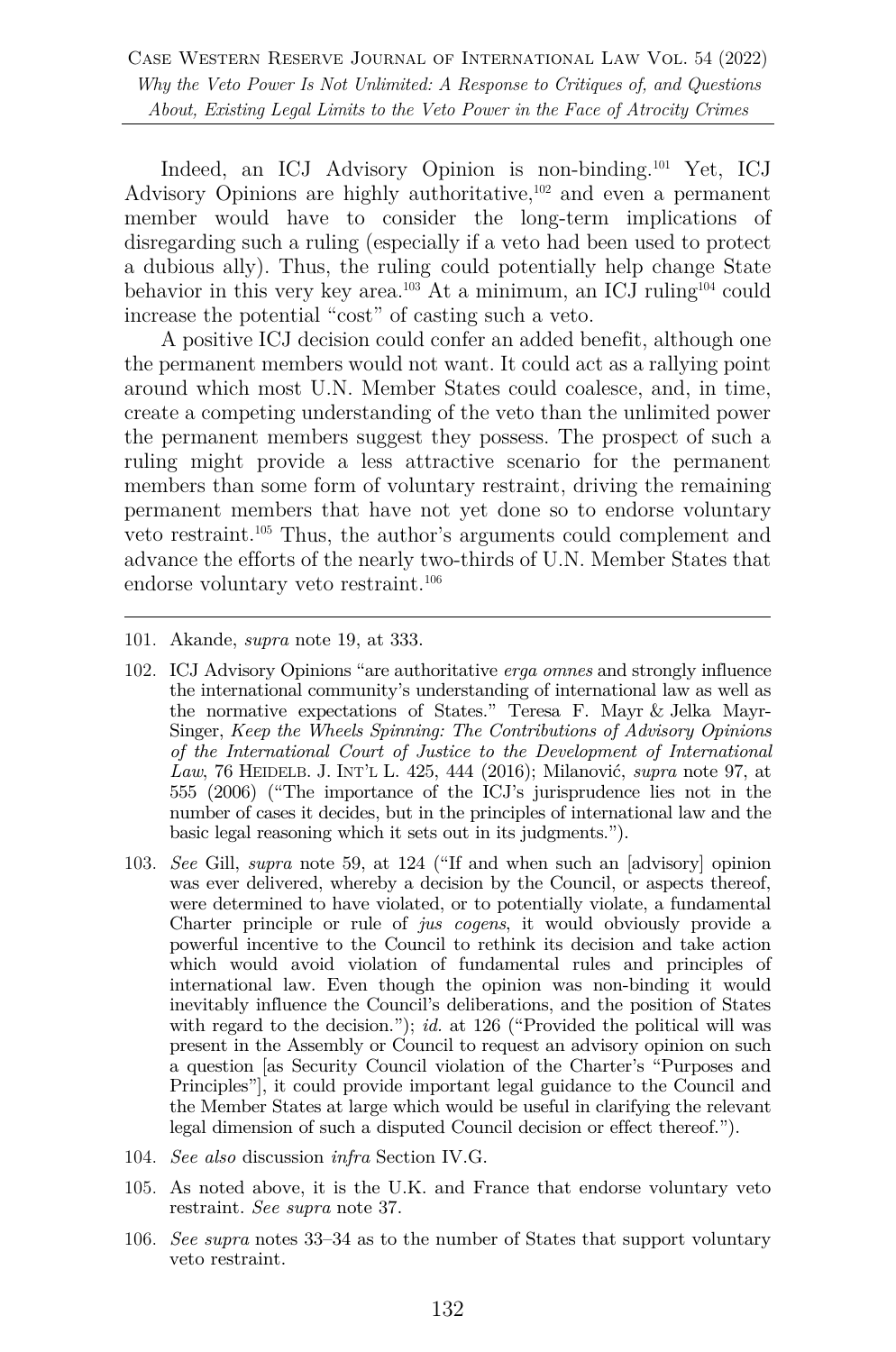An Advisory Opinion on a general question is not the only method by which the legal issues discussed herein could come before the ICJ.107 One could also envision:

(1) an Advisory Opinion related to a particular veto;

(2) a contentious case under the Genocide Convention (if there were a veto cast blocking measures that could prevent genocide in a particular situation); or

 $(3)$  a contentious case under the Torture Convention<sup>108</sup> (if there were a veto cast blocking measures related to Torture Convention obligations).109

An Advisory Opinion on a particular veto would be useful because it would provide a concrete application. Contentious cases under the Genocide or Torture Convention have the advantage of being binding, although several permanent members have reservations related to the ICJ adjudicating cases against them under those conventions.<sup>110</sup> Those

- 109. The obligation to "prevent" torture contained in the Torture Convention applies to torture occurring "in any territory under [a State's] jurisdiction." *Id.* at art. 2.1. Thus, at least in terms of treaty obligations, the obligation to "prevent" torture may be narrower than the obligation to "prevent" genocide, which contains no such territorial limitation. For discussion of the extraterritorial obligations created by the obligation to "prevent" genocide, see *infra* note 135 and accompanying text.
- 110. Two permanent members, the United States and China, have filed reservations against Article IX of the Genocide Convention; they thereby do not accept that another party to the Convention could bring a dispute regarding application of the Convention to the ICJ against them. Three permanent members, the United States, China, and France, have similar reservations regarding suits before the ICJ related to the application of the Torture Convention. *See* Reservations to the Convention on the Prevention and Punishment of the Crime of Genocide art. IX, https://treaties.un.org /pages/ViewDetails.aspx?src=TREATY&mtdsg\_no=IV-1&chapter=4&cl ang=\_en [https://perma.cc/KK4T-KSD6]; Reservations to the Convention Against Torture and Other Cruel, Inhuman or Degrading Treatment or Punishment art. 30(1), https://treaties.un.org/pages/ViewDetails.aspx?src =IND&mtdsg\_no=IV-9&chapter=4&clang=\_en [https://perma.cc/N6U M-DBC4].

<sup>107.</sup> These additional potential paths to litigation are explored further in this author's article. *See generally* Jennifer Trahan, *Vetoes and the UN Charter: The Obligation to Act in Accordance with the 'Purposes and Principles' of the United Nations*, J. ON USE FORCE & INT'L L., Apr. 5, 2022, at 1, https: //doi.org/10.1080/20531702.2022.2059882 [https://perma.cc/D59A-66WX].

<sup>108.</sup> Convention Against Torture and Other Cruel, Inhuman or Degrading Treatment or Punishment, Dec. 10, 1984, 1465 U.N.T.S. 85 [hereinafter Torture Convention].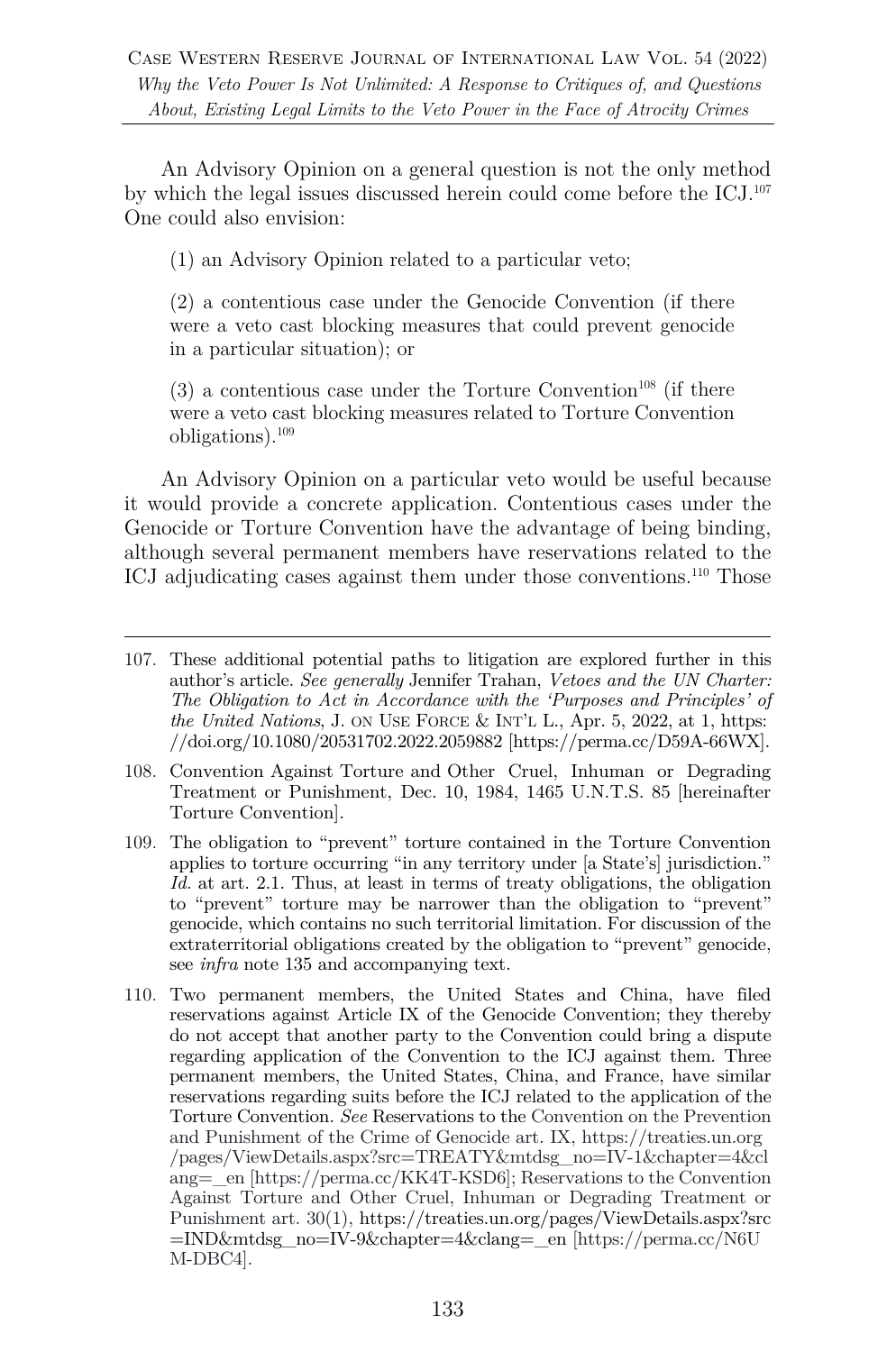reservations, unless first successfully challenged,111 limit the possibility of pursuing such cases.

Pursuing legality questions could thus advance the unacceptability of veto use in the face of genocide, crimes against humanity, and war crimes, as a matter of "hard law."112 This would represent a significant shift from the current approach of voluntary veto restraint, which is a "soft law" approach. $113$ 

#### *D. Concerns that Some States, Including the Permanent Members, Could Choose to Politicize the Pursuit of These Legal Arguments*

Another concern that was almost entirely political was that by raising legality questions, or, for example, supporting a resolution that a permanent member is likely to veto,<sup>114</sup> there could be political "costs" to that State, such as one of the elected ten members serving on the Council.

- 111. Five ICJ judges in the *Dem. Rep. Congo v. Rwanda* case suggested that the acceptability of such reservations to the Genocide Convention should be revisited. *See Armed Activities in the Territory of the Congo (Dem. Rep. Congo v. Rwanda) (New Application: 2002)*, 2006 I.C.J. 6, 72 ¶ 29 (joint separate opinion by Higgins, Kooijmans, Elaraby, Owada, Simma, JJ.) ("It is . . . not self-evidence that a reservation to Article IX could not be regarded as incompatible with the object and purpose of the Convention and we believe that this is a matter that the Court should revisit for further consideration.").
- 112. While an ICJ Advisory Opinion on either a generic question or particular veto would be non-binding, the law at issue would involve "hard law" obligations (*jus cogens*, the U.N. Charter, and/or treaty obligations).
- 113. A "code of conduct" and a "political declaration"—such as the ACT Code of Conduct and the French/Mexican initiative respectively—are sources of "soft law." *See* TRAHAN, *supra* note 1, at 120, 120 n.96. "Soft law is a term used to describe a range of non-legally binding instruments used by States and international organizations in contemporary international relations, as opposed to hard law, which is always binding." André da Rocha Ferreira, Cristieli Carvalho, Fernanda Graeff Machry & Pedro Barreto Vianna Rigon, *Formation and Evidence of Customary International Law*, 2013 UFRGS MODEL U.N. J. 182, 194 (2013).
- 114. For example, a State serving on the Security Council could have taken the Provisional Measures Order in the *Gambia v. Myanmar* case. *See*  Application of the Convention on the Prevention and Punishment of the Crime of Genocide (Gam. v. Myan.), Order on the Request for Provisional Measures, 2020 I.C.J. 3 (Jan. 23) [hereinafter *The Gambia v. Myanmar* case]. Such a State could have drafted the key parts of the order into a Security Council resolution. That no such resolution was attempted suggests that none of the States serving on the Security Council wanted to upset their bilateral relations with China, the permanent member that most likely would have vetoed such a resolution, or they chose not to expend time and effort on a resolution they knew would face a near certain veto.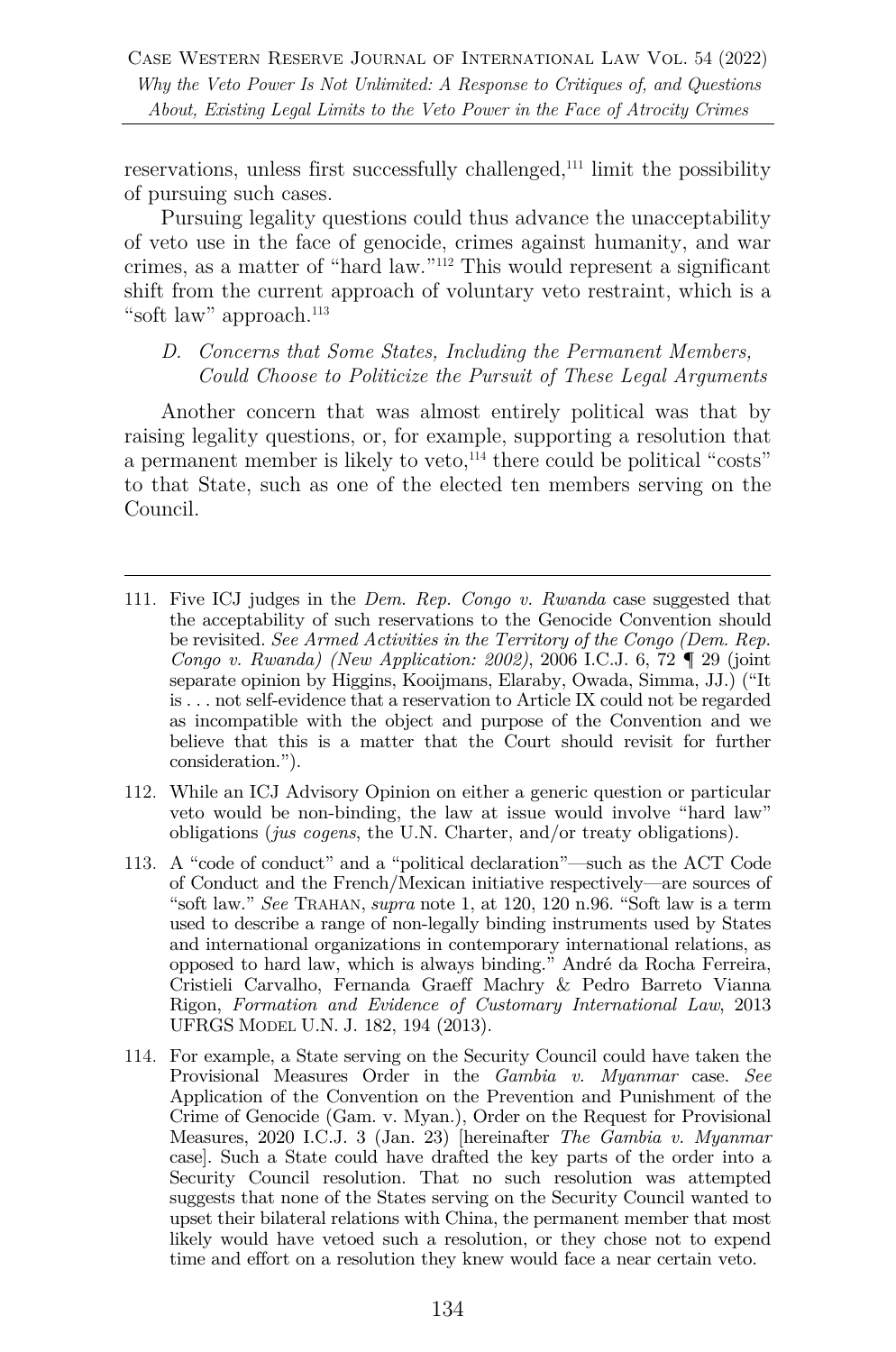It is possible to look at this question from a legal perspective. If there is truly a legality problem with a veto—e.g., a veto of measures to prevent genocide—then an elected member of the Council, if a party to the Genocide Convention, also has a due diligence obligation,115 and pursuing the matter could be a way of fulfilling that State's obligations under the Genocide Convention. Because most States are parties to the Genocide Convention,<sup>116</sup> it is likely that most or all states involved will owe the same due diligence obligation to "prevent" genocide; thus, no single State should be acting on its own.<sup>117</sup>

Also, when States act collectively—as was the case when sixty-five U.N. Member States co-sponsored a request for a Security Council resolution that would have referred the situation in Syria to the ICC118—it is less likely that any single state will incur "political costs." The same would be true when at least nine Security Council members (including a majority of elected members) co-sponsor or agree to a draft resolution that provides Security Council authority to act to prevent or curtail the commission of atrocity crimes. Furthermore, working toward the goal of a Security Council that functions according to the provisions of the Charter is in line with every U.N. Member State's obligations under the Charter.<sup>119</sup> While the main goal would be preventing mass atrocity crimes, an additional benefit to the international community would be reducing the need for large-scale humanitarian, security, and development assistance necessitated when atrocity crimes are permitted to continue unabated.

#### *E. The Concern over Capacity, Given There Are Already Other "Initiatives" Regarding the Veto*

The author has also heard the argument that "there are just too many initiatives." This is both a concern about capacity (most States have finite resources in terms of the time and effort required to pursue the legality angle), as well as the fact that there are already two vetorelated voluntary restraint initiatives on the table: the French/Mexican initiative and the ACT Code of Conduct.120 Additionally, as mentioned,

- 118. Draft Resolution, U.N. Doc. S/2014/348 (vetoed by the Russian Federation and China).
- 119. *See* U.N. Charter arts. 1–2, 24 ¶ 2.
- 120. *See supra* notes 33–34 (French/Mexican initiative and Code of Conduct).

<sup>115</sup>*.* See *supra* note 97 for a discussion of States' due diligence obligations.

<sup>116.</sup> See *supra* note 22 for the States Parties to the Genocide Convention.

<sup>117.</sup> To the extent the author focusses on genocide, it is because it provides the clearest case. Yet, the arguments herein apply equally to all three crimes genocide, crimes against humanity, and war crimes—except where a particular treaty is relied upon (e.g., the Genocide Convention, the Torture Convention, or the 1949 Geneva Conventions).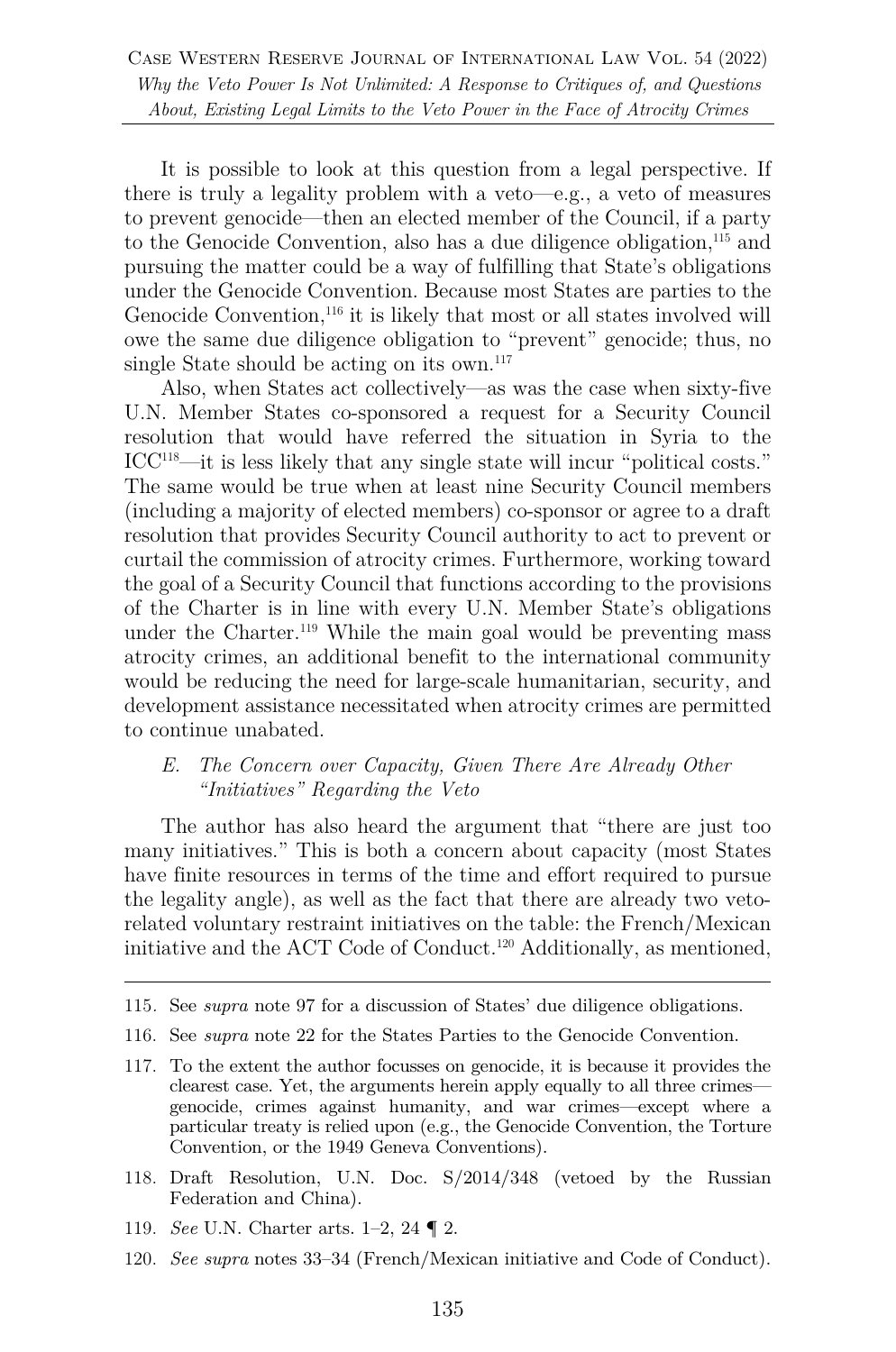Liechtenstein has proposed obtaining a General Assembly resolution requiring mandatory discussion in the General Assembly of every veto cast before the Security Council.<sup>121</sup>

While this question has few links to legal considerations, it warrants mentioning that all existing veto related initiatives—as are the author's  $a$ rguments—are working in the same direction.<sup>122</sup> Thus, the initiatives are "complementary." The author's arguments can thus be considered as something to pursue in complement to the French/Mexican initiative and Code of Conduct, as the author's arguments could make it more likely that these latter initiatives become more attractive options.

In the short term, all that is being requested of  $States^{123}$  is to raise the argument—that *legality* matters, and vetoes should be subject to the requirements of international law and the U.N. Charter.<sup>124</sup>

*F. The Question Why the Author Did Not Try to Define the "Trigger Mechanism" to Determine when Atrocity Crimes Are Occurring* 

Yet another question has been why the author does not define a "trigger mechanism" that determines when genocide, crimes against humanity, or war crimes are occurring. In other words, even if there is an ICJ ruling that the veto must not be used if there is ongoing genocide, crimes against humanity, or war crimes, who would determine that those crimes *are occurring*? Without such a determination, there is a concern that a permanent member could simply deny the crimes are occurring and cast its veto.

First, the author notes that this "trigger" question is also an issue for the French/Mexican initiative and Code of Conduct—when would voluntary veto restraint be triggered? The French/Mexican initiative does not contain a trigger mechanism, whereas the Code of Conduct suggests the "facts on the ground" would provide the trigger, although potentially guided by the Secretary-General and other U.N. offices.125

- 124. Canada, for example, recently issued such a statement. *See* U.N. GAOR, 84th Sess., plen. mtg. at 14, U.N. Doc. A/75/PV.64 (May 17, 2021).
- 125. The Code of Conduct: "*Invite[s]* the Secretary-General, making full use of the expertise and early warning capacities of the United Nations system, in

<sup>121.</sup> *See* Wenaweser & Alavi, *supra* note 36, at 69–70.

<sup>122.</sup> The ACT Code of Conduct, French/Mexican initiative, and the author's arguments focus on vetoes cast in the face of atrocity crimes. The Liechtenstein proposal would apply to all vetoes. *See* Wenaweser & Alavi, *supra* note 36, at 69–70.

<sup>123.</sup> The request is not the author's alone: a critical mass of prominent individuals and nongovernmental organizations support questioning how the veto is being used in the face of genocide, crimes against humanity, or war crimes. *See* CONCEPT NOTE, *supra* note 40 (individual and NGO supporters).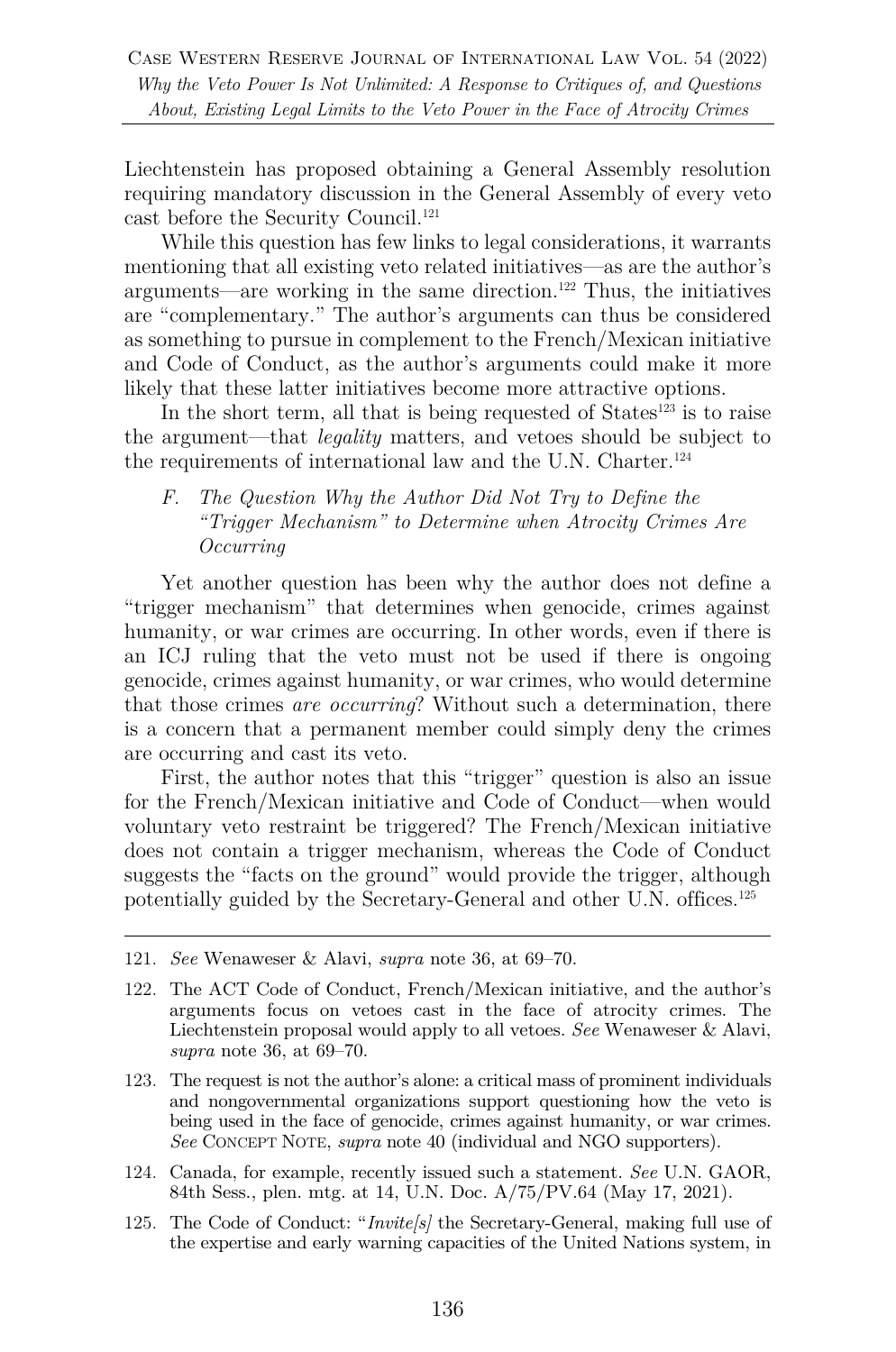Under conventions such as the Genocide Convention, the Torture Convention, or the Geneva Conventions, there is no designated body or person to determine when genocide, torture, or grave breaches or other Geneva Convention violations are occurring. While these conventions create certain obligations *when* the crimes are occurring (or are at serious risk of occurring), $126$  in essence, the conventions leave to each State initially to determine whether that point has been reached. This unfortunately leaves room for States to deny, or ignore, that the crimes are occurring (particularly if a State is complicit in their commission) and ignore convention obligations. Waiting until a court adjudicates the matter could come years too late, at a time when prevention has long become moot. To assist, U.N. bodies have employed fact-finding missions, commissions of experts, and commissions of inquiry to make these kinds of determinations *prima facie—*that there are reasonable grounds to believe the crimes are occurring.

The author has quite deliberately *not* tried to answer this question in her book because which body within (or outside) the U.N. should decide when the crimes are occurring (or are at serious risk of occurring) is a political question. As such, if coupled with asking a legal question to the ICJ, this could well result in the case being dismissed under the "political question doctrine."<sup>127</sup> Consequently the process for making such determinations must be left to States. In the meantime, a determination by either an established, or specially constituted, factfinding mission, commission of inquiry, or commission of experts could prove helpful.

particular the Office of the United Nations High Commissioner for Human Rights and the United Nations Office on Genocide Prevention and the Responsibility to Protect, to continue to bring to the attention of the Council situations that, in her or his assessment, involve or are likely to lead to genocide, crimes against humanity or war crimes." Code of Conduct, *supra* note 34, at 3. For additional discussion of having a "trigger mechanism," see TRAHAN, *supra* note 1, at 131–34.

- 126. As a technical matter, the trigger should be when there is a "serious risk" of the crimes occurring, because, at least as to the crime of genocide, that is when the "due diligence" obligation arises. *See Bosnia v. Serbia* case, *supra* note 4 (on serious risk); *see also supra* note 97 (discussing due diligence). As to preventing war crimes and crimes against humanity, it also makes sense that "prevention" should occur when the crimes are at "serious risk" (or even prior), as it would make no sense to wait until the crimes fully manifest before attempting to prevent them.
- 127. For discussion of the "political question" doctrine, see TRAHAN, *supra*  note 1, at 251–54.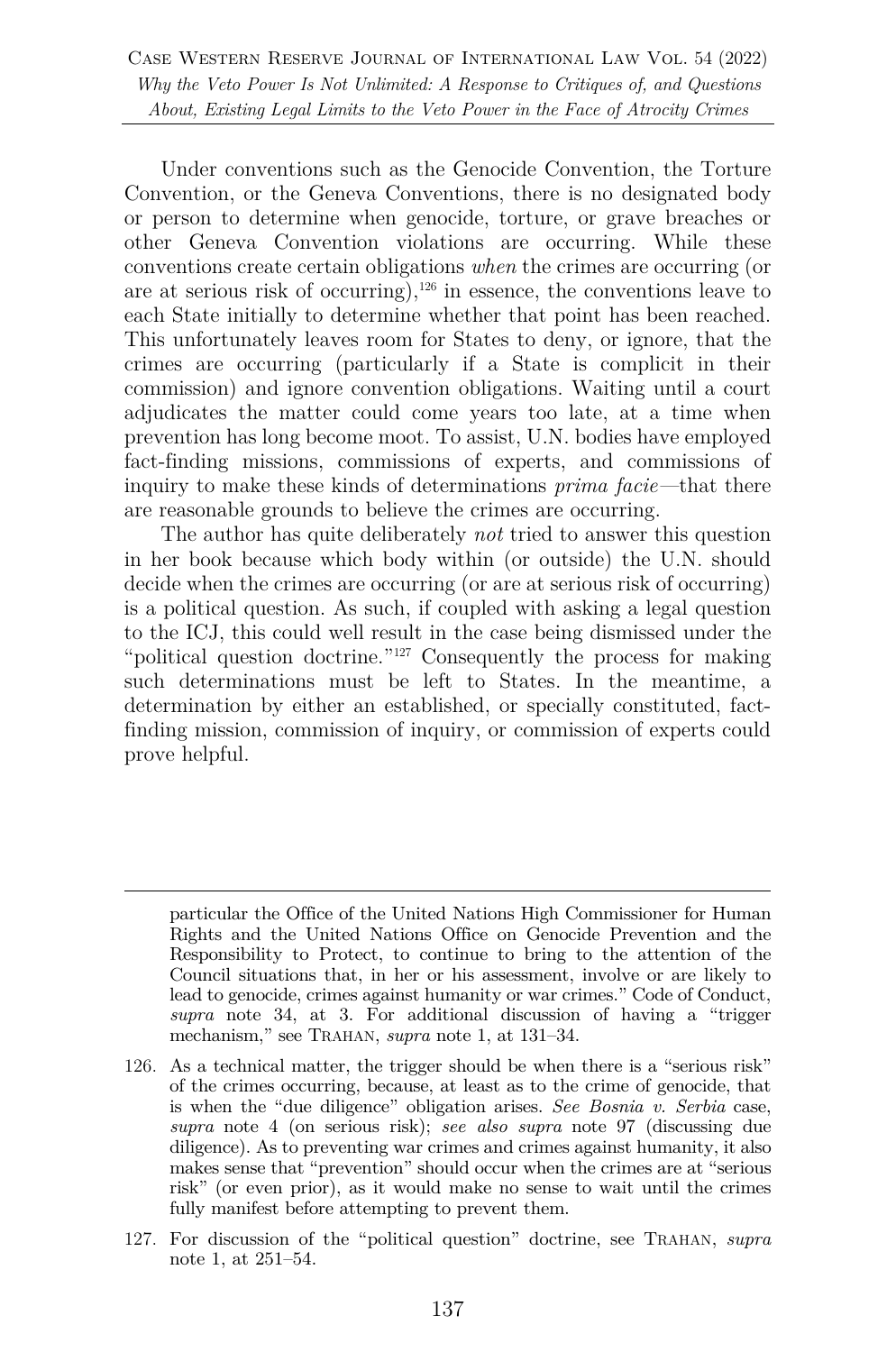## *G. The Concern that One Cannot Guarantee a Useful Ruling by the ICJ*

Reactions to the author's book included one final, and significant, set of questions: if States requested an Advisory Opinion from the ICJ, would the ICJ decision necessarily help clarify the legal situation? Or is there a chance the ICJ might rule that the veto is above all law and set back progress in this area? Might the ICJ sidestep the question? Or might it render a somewhat helpful, somewhat harmful decision that entrenches uncertainty, rather than providing legal clarity?

While it is impossible to know for certain how the ICJ would rule, the author's arguments rest significantly on existing ICJ decisions.128 It seems unlikely that the ICJ would repudiate its past rulings, and therefore a fully negative decision (that the permanent members are above the law in their veto use) appears unlikely, too. As to sidestepping the question, admittedly, there is considerable precedent and ample temptation for the ICJ to avoid squarely addressing such a highly-charged question. One way to minimize this possibility is to formulate any question to the ICJ as precisely as possible.<sup>129</sup> As to a somewhat helpful and somewhat harmful ruling, that possibility cannot be dismissed. Yet, even a somewhat helpful ruling would be preferable to the current state of affairs—where the veto is being used in complete disregard of all legal considerations.

There is another way to increase the likelihood of a helpful ICJ ruling. If States would make statements at the U.N. and other appropriate fora to the effect that they believe that the veto is constrained by international law and U.N. Charter obligations, that could help solidify *opinio juris*, making it more likely that the ICJ would render a positive ruling. It may seem to be somewhat of an odd alignment, as the ICJ is not known for being a "human rights court."130 However, with the *Bosnia v. Serbia* case<sup>131</sup> and the *Gambia v. Myanmar* case,132 as well as Canada and the Netherlands poised to pursue a Torture Convention case against Syria before the  $\text{ICJ},^{133}$  the ICJ is

- 128. *Id.* at 142–259; *see also supra* Section IV.A.
- 129. See *supra* text accompanying note 101 for a suggested formulation.
- 130. *See, e.g.*, Sandy Ghandhi, *Human Rights and the International Court of Justice the* Ahmadou Sadio Diallo *Case*, HUM. RTS. L. REV. 527, 528 (2011).
- 131*. See Bosnia v. Serbia* case, *supra* note 4.
- 132. *The Gambia v. Myanmar* case, *supra* note 114, ¶ 39.
- 133. *Joint Statement of Canada and the Kingdom of the Netherlands Regarding Their Cooperation in Holding Syria to Account*, GOV'T NETH. (Mar. 12, 2021), https://www.government.nl/documents/diplomatic-statements/2 021/03/12/joint-statement-of-canada-and-the-kingdom-of-the-netherlan ds-regarding-their-cooperation-in-holding-syria-to-account [https://perm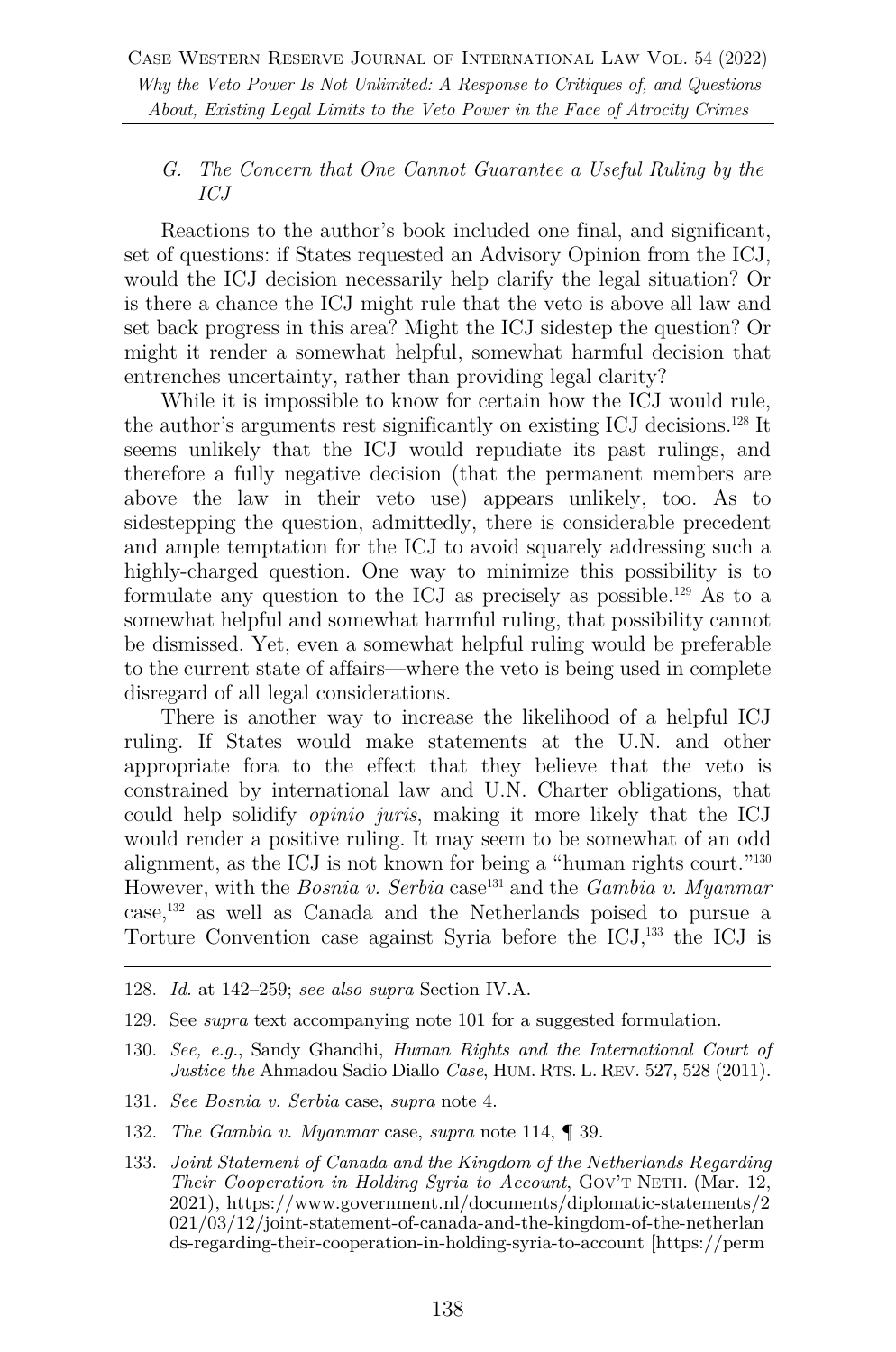becoming a prominent venue for pursuing cases involving State responsibility for atrocity crimes.134 While the *Bosnia v. Serbia* decision was somewhat disappointing in its outcome, it did render a fairly progressive decision in its holding that essentially *every* state party to the Genocide Convention owes a "due diligence" obligation to "prevent" genocide wherever it may be occurring.135 Thus, there is some reason for optimism about bringing a case on the veto's legal limits before the ICJ.

# V. Conclusion

The purpose of this article has been to address the various questions and critiques that the author has encountered while developing and presenting legal arguments that show that, in certain situations, there are existing limits to the veto power. It is simply through a legally incomprehensible reading of the U.N. Charter that the permanent members have been able to use their power to block measures designed to prevent or curtail the commission of genocide, crimes against humanity, or war crimes, where at least nine other states serving on the Security Council have agreed on measures to try to prevent or curtail the commission of these crimes. Such practices have contributed greatly to the current near paralysis of the Security Council, especially

a.cc/65CY-6FB9] ("On 18 September 2020, the Netherlands invoked Syria's responsibility for human rights violations, specifically holding Syria responsible for torture under the UN Convention against Torture. On 3 March 2021, Canada took the same step.").

- 134*. See* Milanović, *supra* note 97, at 565 (noting that the *Bosnia v. Serbia* case was "the ICJ's first true human rights case"); *see also id.* at 601 (providing background on State responsibility for serious breaches of peremptory norms of international law); *see also id.* ("State responsibility for genocide is not by its nature criminal, though this concept does not divest genocide of its nature as a crime under international law, and individual criminal responsibility runs concurrently with state responsibility.").
- 135. *See Bosnia v. Serbia* case, *supra* note 4 (due diligence). In the Preliminary Objections Decision, the ICJ expressly stated that "the obligation each state . . . has to prevent and to punish the crime of genocide is not territorially limited by the Convention." Application of the Convention on the Prevention and Punishment of the Crime of Genocide (Bos. & Herz. v. Yugo.), Preliminary Objections, 1996 I.C.J. 595,  $\P$  31 (July 11). The extraterritorial implications of the ruling are also clear in that the ICJ was adjudicating the responsibility of Serbia (then part of the Federal Republic of Yugoslavia) to prevent genocide committed in July 1995 in Bosnia and Herzegovina, an independent State as of 1992. *See also* Marko Milanović, *State Responsibility for Genocide: A Follow Up*, 18 EUR. J. INT'L L. 669, 687, 691 (2007) ("[T]he ICJ has made it clear that every state in the world has an obligation to prevent  $\ldots$  genocide, albeit to a greater or to a lesser extent"; "the Court makes the obligation to prevent genocide a truly global duty of every state to do what it reasonably can").